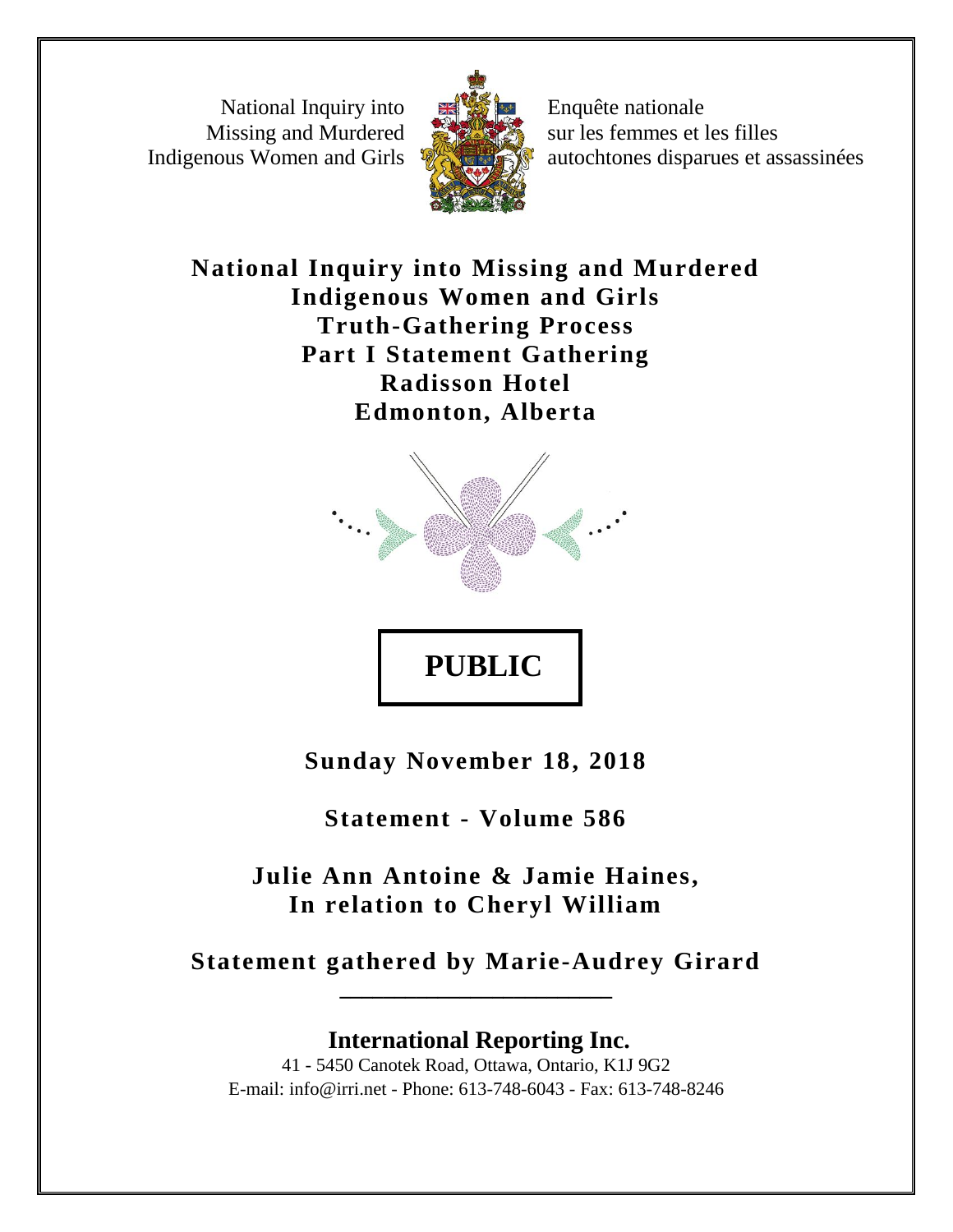## **TABLE OF CONTENTS**

| Statement Volume 586<br>Julie Ann Antoine & Jamie Haines |  |  |  |  |  |             |
|----------------------------------------------------------|--|--|--|--|--|-------------|
| November 18, 2017                                        |  |  |  |  |  | <b>PAGE</b> |
| Testimony of Julie Ann Antoine & Jamie Haines 1          |  |  |  |  |  |             |
| Reporter's Certification 27                              |  |  |  |  |  |             |

Statement Gatherer: Marie-Audrey Girard

**Documents submitted with testimony: none.**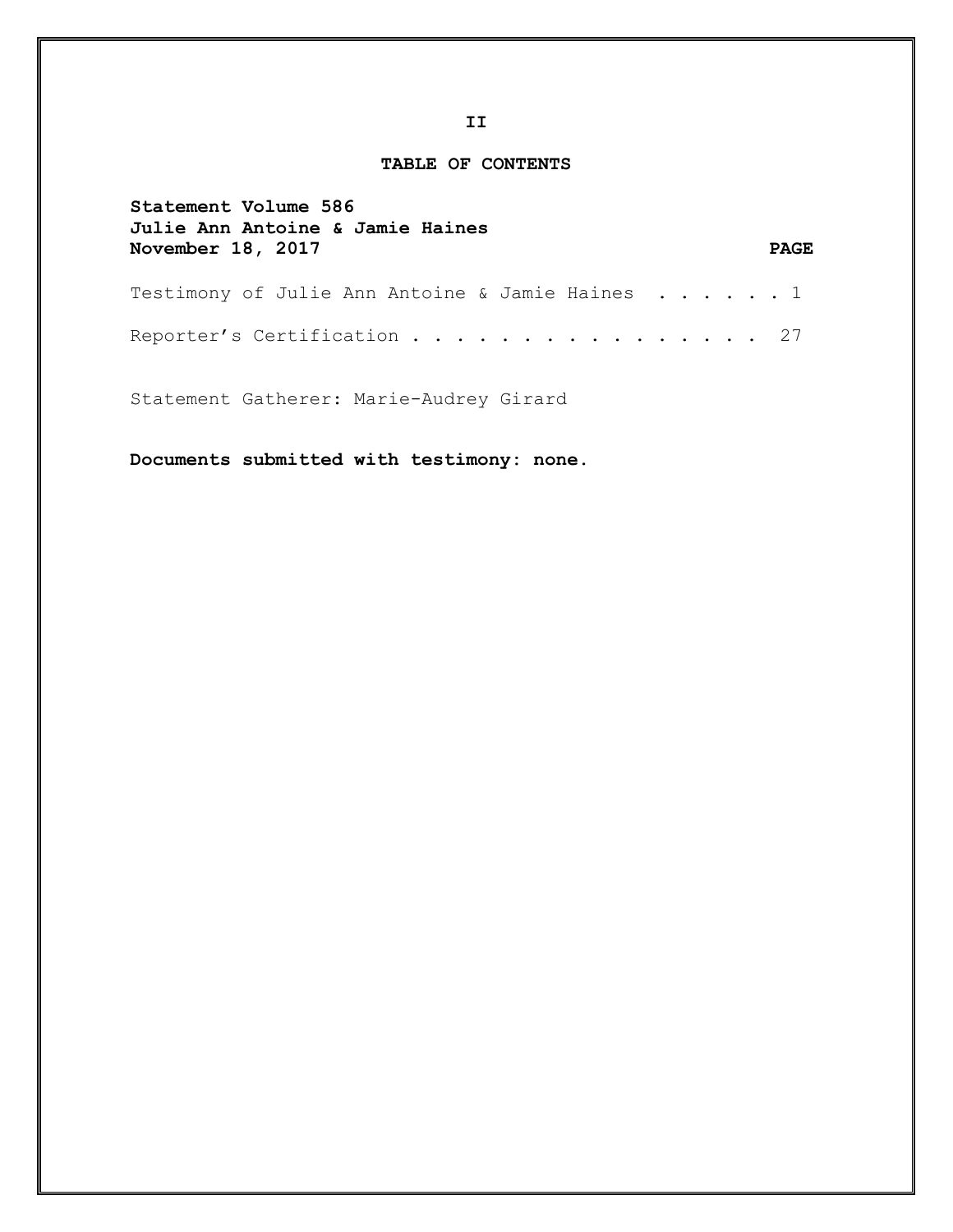Statement – Public 1 Julie Antoine & Jaime Haines (Cheryl William)

| $\mathbf{1}$   | Edmonton, Alberta                                           |
|----------------|-------------------------------------------------------------|
| $\overline{2}$ | --- Upon commencing on Sunday, November 18 2018 at 9:37     |
| 3              | a.m.                                                        |
| 4              | MARIE-AUDREY GIRARD: Okay. Hi, my name is                   |
| 5              | Marie-Audrey; I work with the National Inquiry. We are in   |
| 6              | Edmonton and -- November 18 and it's 9:37 that we're        |
| $\overline{7}$ | starting this statement. I would like to ask, first of      |
| 8              | all, if you're okay if we record this session? We have a    |
| 9              | camera and an audio recorder. If you agree both that we     |
| 10             | are recording this session?                                 |
| 11             | JULIE ANN ANTOINE: Yes, I agree.                            |
| 12             | JAMIE HAINES: I agree.                                      |
| 13             | MARIE-AUDREY GIRARD: Thank you very much.                   |
| 14             | Can I ask you to introduce yourself, please?                |
| 15             | JULIE ANN ANTOINE: Good morning. I'm Julie                  |
| 16             | Ann Antoine from the Skeetchestn Indian Band, the Secwepemc |
| 17             | Nation.                                                     |
| 18             | JAMIE HAINES: Good morning. My name is                      |
| 19             | Jamie Diane William (Ph.). I am from Skeetchestn Indian     |
| 20             | Band. I live in the community.                              |
| 21             | MARIE-AUDREY GIRARD: Thank you very much.                   |
| 22             | Thank you very much for being with us this morning. So as   |
| 23             | I said, my first question for you this morning will be what |
| 24             | would you like to share with the National Inquiry? What     |
| 25             | would you like to share with us today?                      |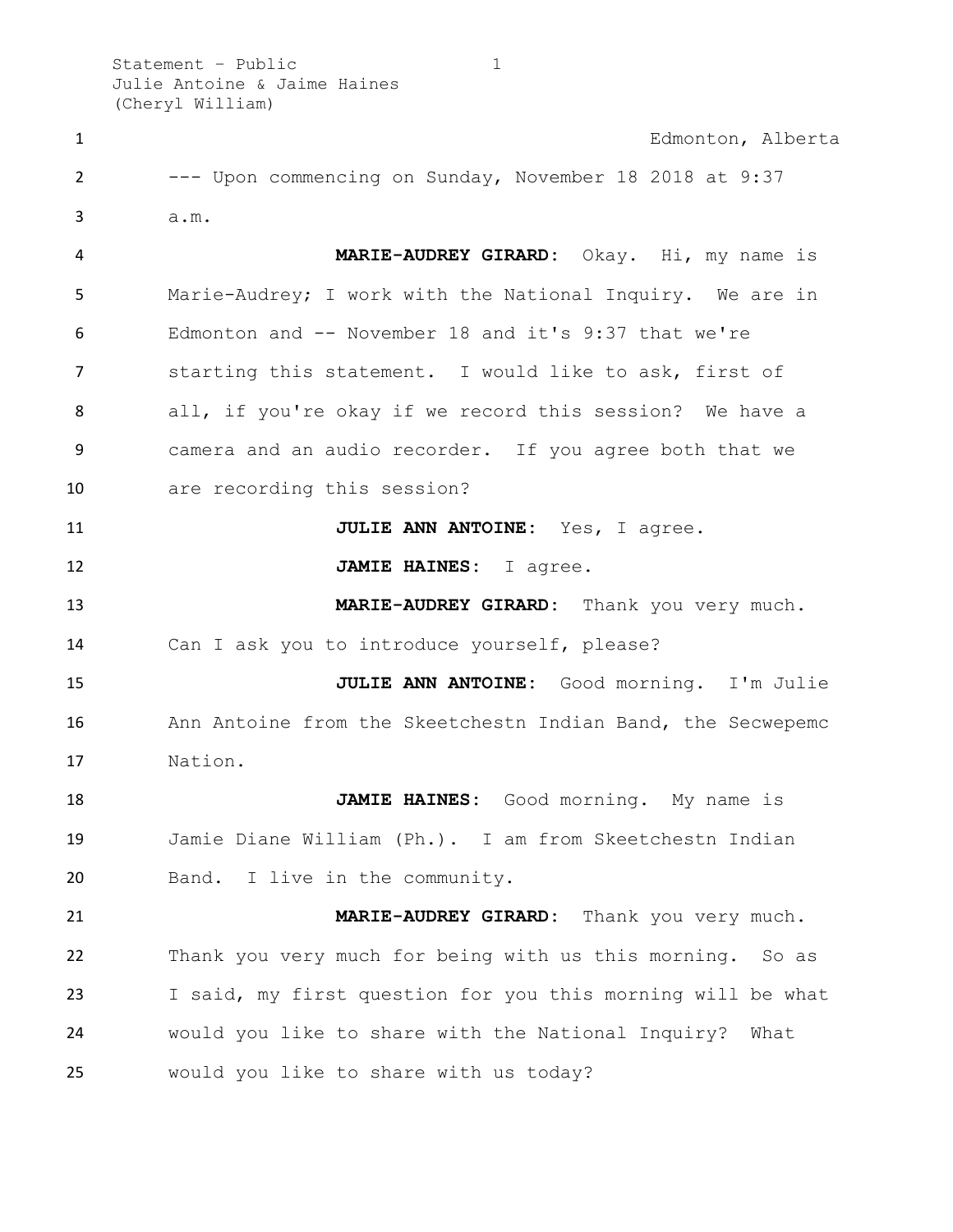Statement – Public 2 Julie Antoine & Jaime Haines (Cheryl William)

 **JULIE ANN ANTOINE:** What I'd like to share is my daughter and how things went for the two weeks that they held her. It was on April 27th, 2013 that she was a guest in a house fire. And the -- the man that set the fire is David Gordon (Ph.). He -- he was living in a -- in a place that had four units, or he just came there with -- with -- a friend invited them there. And he got into an argument with his common-law wife and he spilled alcohol on her. And he threated to set fire to her and she escaped and she called 911. And that was the first call to the residence.

12 And but sometime during the -- the evening he decided he -- he decided he was going to set fire to her clothing -- he was angry with her and he was going to set fire to her clothing. And he put accelerant on there and - - or the  $-$  they were trying to  $-$  they said that he used accelerant. And he -- he set fire to her clothing. He put 18 the, like, his lady's clothing in a -- in a pile and he set fire to it. And he didn't bother notifying any them people that lived in the unit, which was four people. And he didn't consider that and he just set fire to it. And apparently he -- he had been drinking along with [inaudible response] at the time that happened.

24 And Cheryl, my daughter, she was in the unit and -- when the fire started. And that was on April 27th,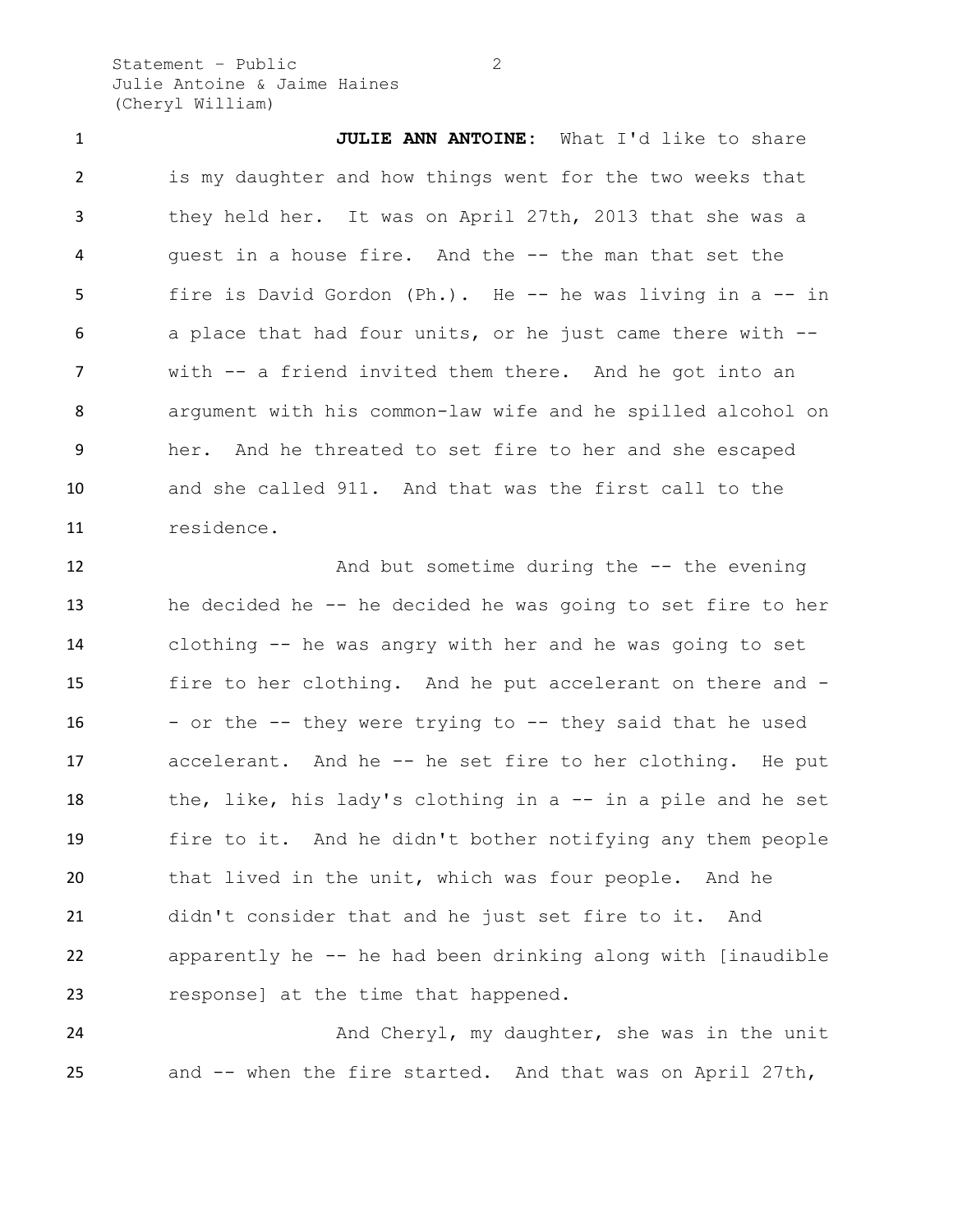Statement – Public 3 Julie Antoine & Jaime Haines (Cheryl William)

 2013. She survived for four days and then we had to make a decision to take the ---

 **JAMIE HAINES:** Life support. **JULIE ANN ANTOINE:** --- life support off. And that was a decision made by myself, and my son Jason, and my youngest son Earl. The daughters could -- didn't want to make that decision, or anyone else in the family. So the three of us had to decide and it was a very hard decision. And when we made that decision, and they pulled 10 the life support, it was very hard saying goodbye. Firefighters had found her. They were there within minutes and they looked around in the -- in the unit and they found her. She was already unconscious. Two of the firefighters took her out from the building, put her on the ground until the ambulance came. She never -- she was unconscious until -- until she left. She never regained conscious. 18 And the time we were preparing everything for her burial, we couldn't -- we couldn't do it. We had to bring her from Kamloops to Vancouver for --- **JAMIE HAINES:** An autopsy. **JULIE ANN ANTOINE:** --- an autopsy. She had one in Kamloops but they did another one in Vancouver. **JAMIE HAINES:** It took two weeks for -- for

her to come back home from the autopsy.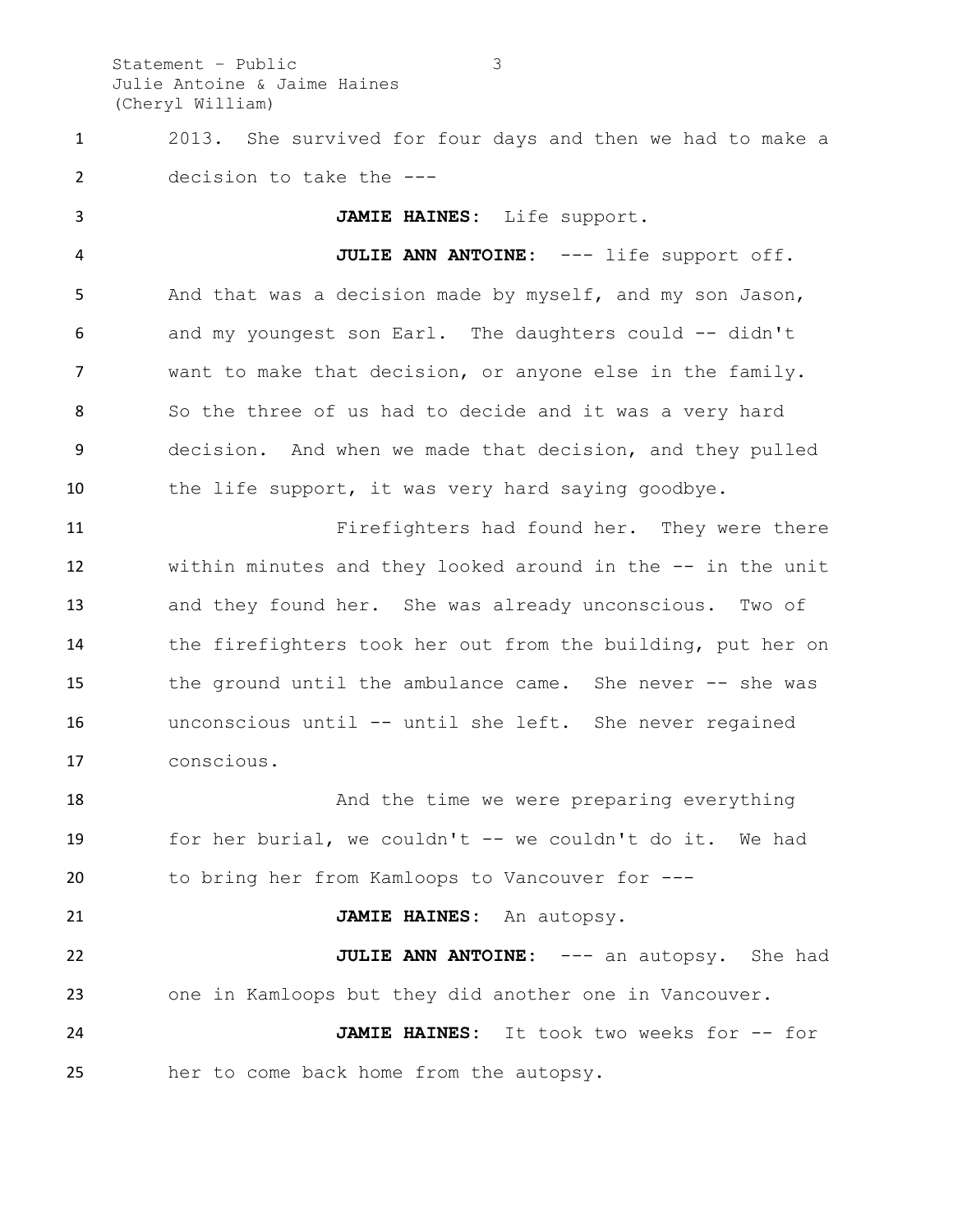Statement – Public 4 Julie Antoine & Jaime Haines (Cheryl William)

 **JULIE ANN ANTOINE:** Yeah, two weeks. And we couldn't have a proper burial for her -- proper goodbye because she was already -- we had to put her away right away, couldn't see her.

5 And then they -- by then they had deemed -- deemed Gordon under arrest in -- in this -- in Kamloops. 7 And at the time of questioning, he -- he said that he set 8 fire to the house -- or to -- yeah, to that house. And he -- he talked to the RCMP and he let them know that he was 10 the one that set the fire.

 We brought her back for burial, I didn't remember leaving the house, I didn't remember anything at the cemetery. I didn't know where she was buried. Then a week later, I asked my cousin to drive me there so I could see where she was buried because I couldn't remember. I couldn't remember anything. I went home, I was there for two days, my uncle helped me, my sister came, made sure I had something to eat. But it was weeks, months.

19 We ended up back in court -- ended up in court for a week in May. And then they put it off again until October. And I was there most of the time by myself at the court, and it was very hard. And it was hard facing him, it was hard seeing him sitting there. And it just was like he didn't have a care in the world, there was no feeling. There was no feeling, no thought, no nothing from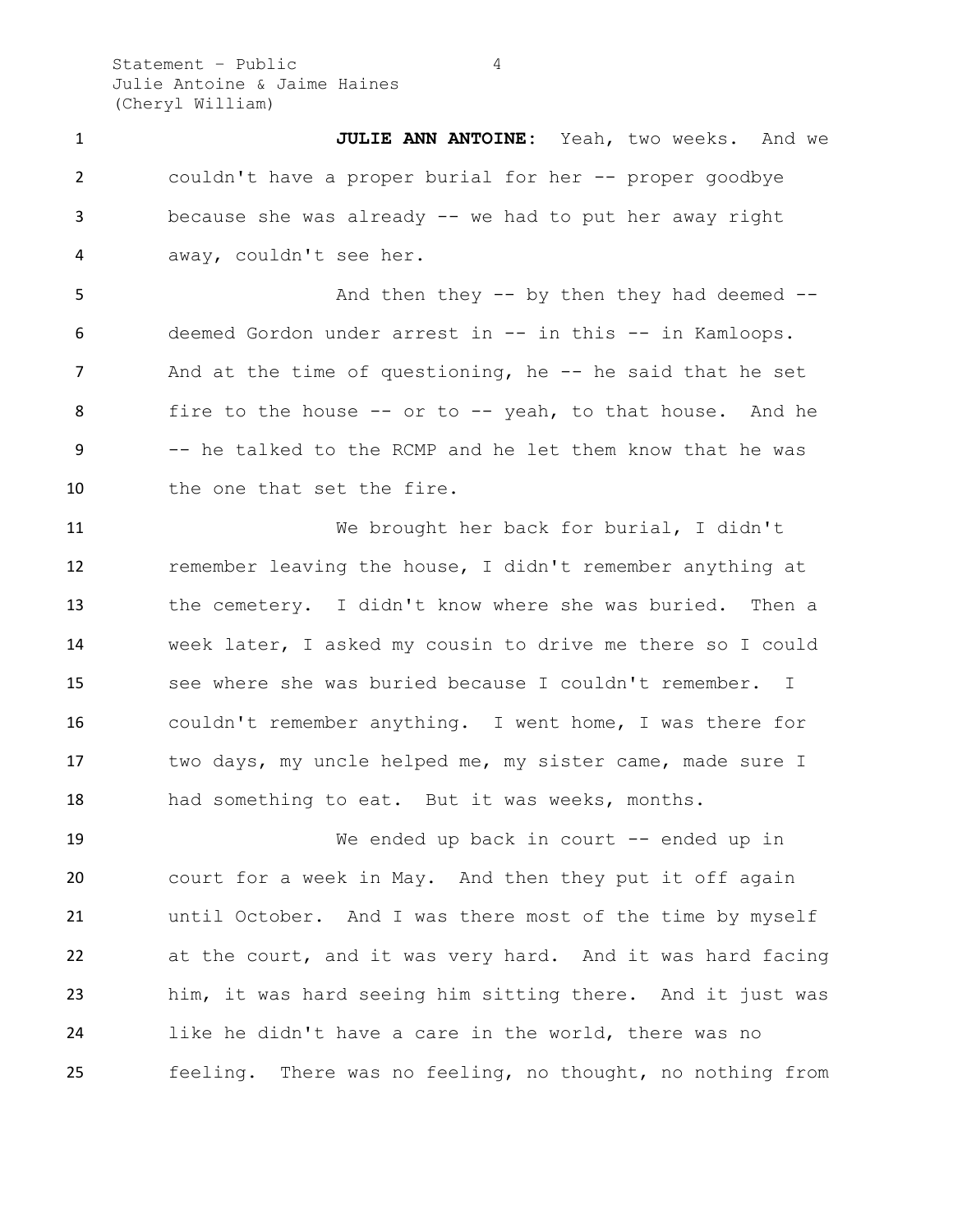Statement – Public 5 Julie Antoine & Jaime Haines (Cheryl William)

 him. It was just -- it was just there. 2 And then in October it went for a whole month. That was the hardest. It is like watching a movie over, and over, and over for me because some of the statements were repeated often. Then it -- it went on for a whole month. We had the firefighters, responders, 7 ambulance people, people that -- that answered the -- David Gordon's knock on the door for help, "Call 911." They were there. It was hard hearing things, you know. It was hard listening to how she wasn't responding and how hard the firefighters and responders tried the -- giving her CPR. It was very hard listening to it. The one afternoon I had to leave. I think it was the third week I had to leave in the afternoon because I -- I got really sick, I couldn't -- couldn't take it anymore. And I just left. I couldn't stay for the full day. 18 Then the whole -- end of October they decided that there was going to be -- that they were going to -- to talk about it at -- in December. December came, 21 it was two years, right? **JAMIE HAINES:** Yeah, it was two years. **JULIE ANN ANTOINE:** Two years in court.

you know. It's kind of hard for me to remember some parts.

Some parts I've missed in the court but I can't remember,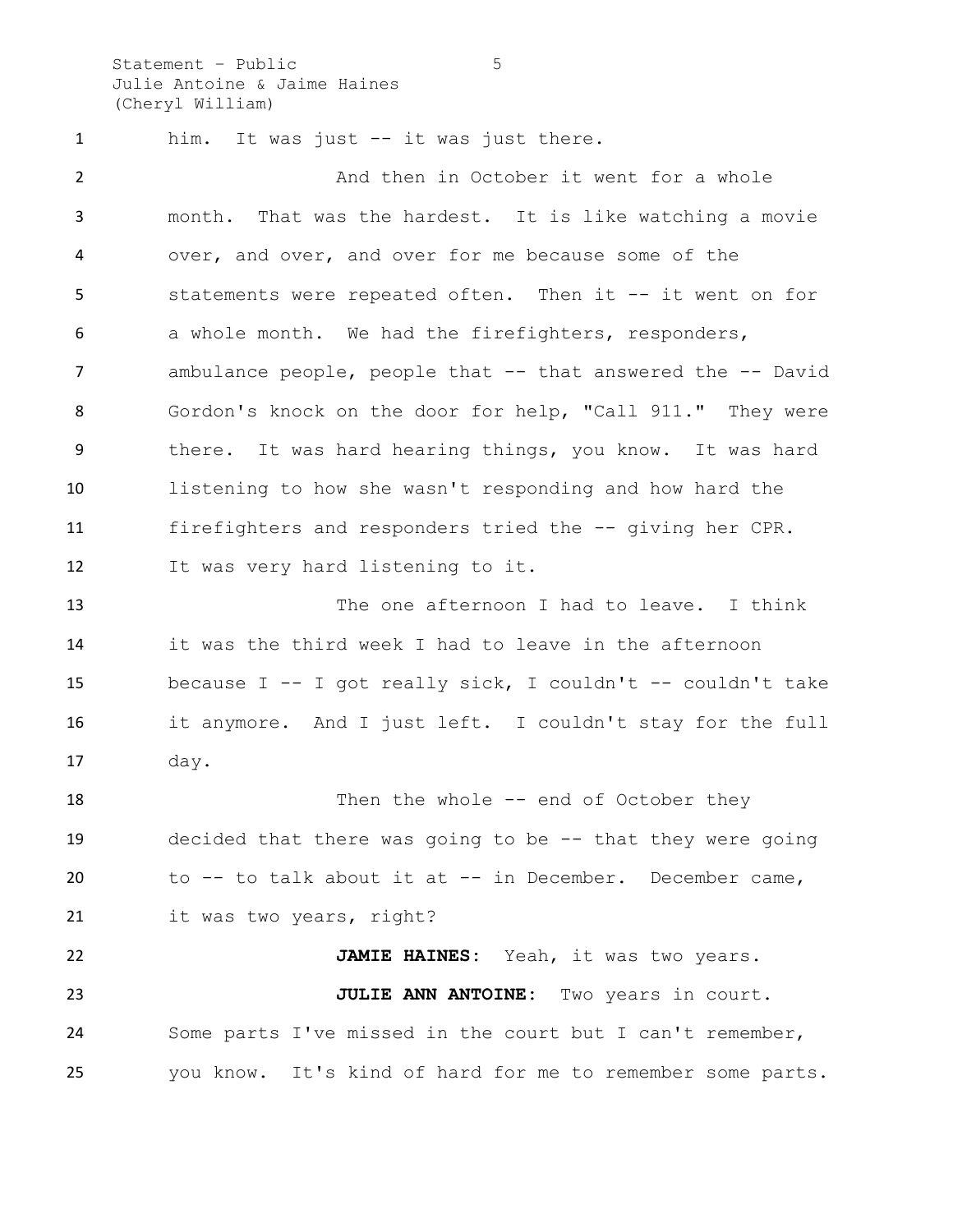Statement – Public 6 Julie Antoine & Jaime Haines (Cheryl William)

1 I don't know if I just block it off. I -- there are parts 2 that I do remember and it's very hurtful. She worked for the Sk'elep School in Kamloops, First Nation school. She was a cook there. She also attended the Simon Fraser University. She was just another semester, I think, another full semester and she would have finished her Criminology at Simon Fraser University. I tried to make her go but she didn't want to leave her daughter. **MARIE-AUDREY GIRARD:** How old is Cheryl's daughter? **JULIE ANN ANTOINE:** Cheryl's daughters? **MARIE-AUDREY GIRARD:** Yes. **JULIE ANN ANTOINE:** She's 25 now. **MARIE-AUDREY GIRARD:** Twenty-five. Okay. **JULIE ANN ANTOINE:** The youngest one is 23. **MARIE-AUDREY GIRARD:** Twenty-three. Okay, thank you. **JULIE ANN ANTOINE:** That was very hard on them because it was so hard watching my children. My two sons, they loved their sister so much and she was a big part of their lives. She -- she was everything, you know, she -- she was a big supporter for them. She was always there for her brothers. Her daughters, she was there -- and it was so hard watching my youngest granddaughter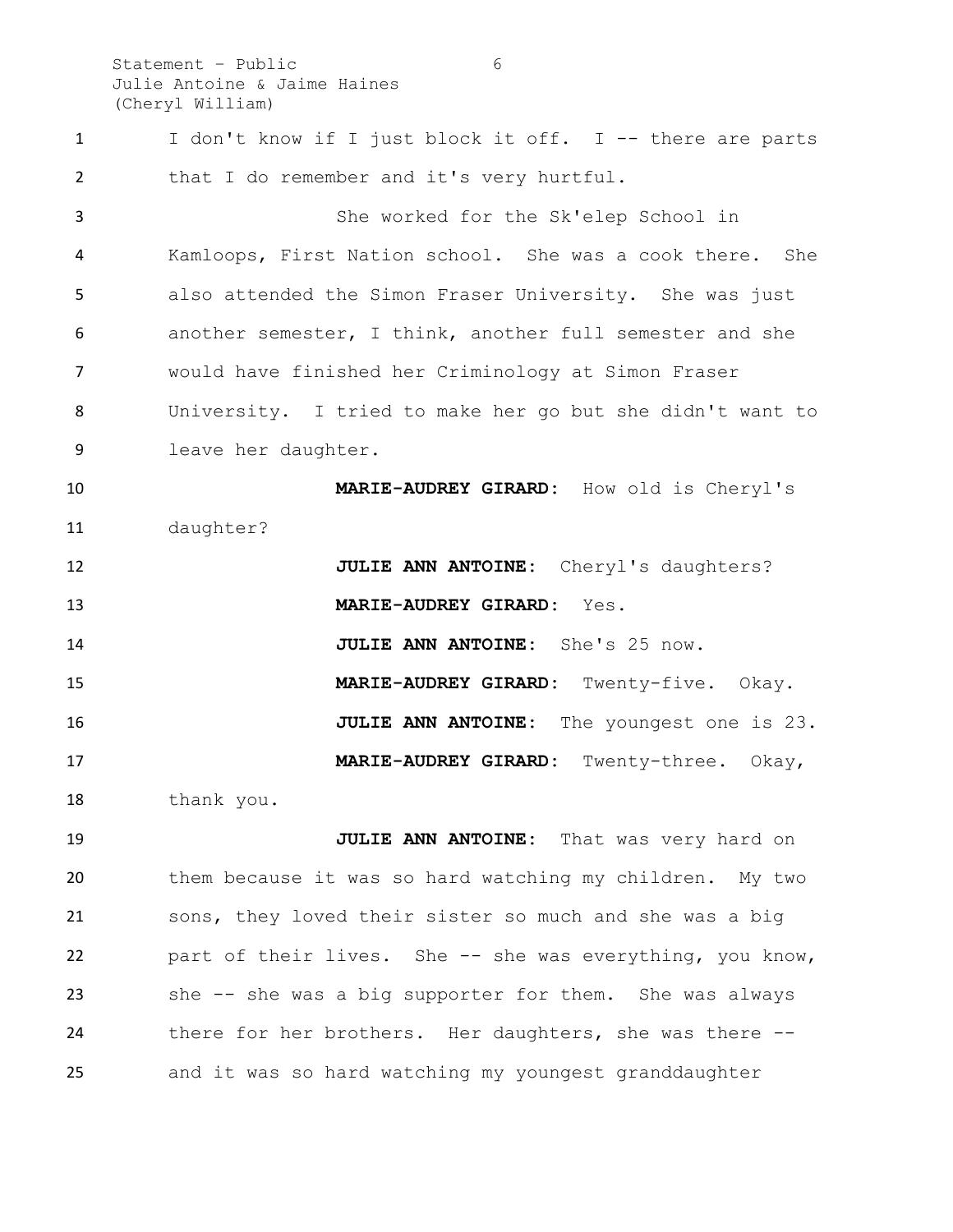Statement – Public 7 Julie Antoine & Jaime Haines (Cheryl William)

 [Granddaughter]. It was hard watching them both, it was hard watching the whole family suffering. I did my best to be strong but I just -- it hurts and I couldn't -- I didn't have anymore strength left. It was very emotional, very hard on the whole family for a long time.

 She was loved by everyone -- everyone. She was so thoughtful, so giving, sharing, she was kind-hearted mother, daughter, sister, best friend, best -- she was the best auntie around to all her nieces and nephews. She adored them.

 When she worked for the Kamloops Indian Band, she would cook for some of the children and make sure they all had -- had something to eat. Weekends she made little packages for them to take home. That's how thoughtful she was. She shared extra food that was there, she gave it out. She was so kind to the kids. And the kids there just loved her. They planted a tree in her 18 memory. And the sing for her on her -- on the anniversary, they sing. They drum and sing for her, which is so beautiful.

21 Like I said, she was loved by all. She has many cousins that she spent time with. And it's hard to forget someone like that, someone that's been a part of your life. I raised her. She was premature, two pounds. She was born at the Ashcroft Hospital; she was there for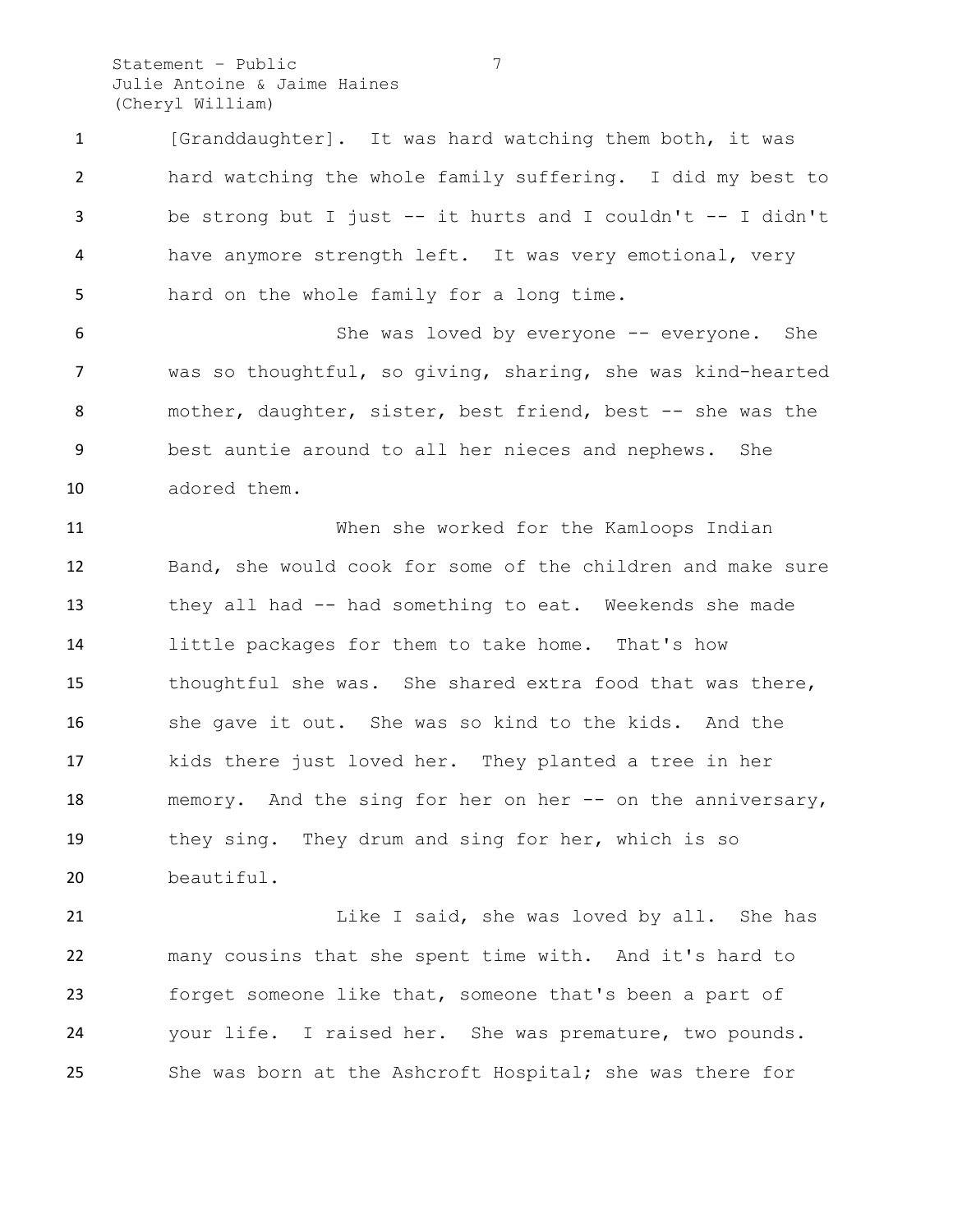Statement – Public 8 Julie Antoine & Jaime Haines (Cheryl William)

 five months in the hospital before they let her -- released her to me. I -- I prayed when she was born that she would live. I prayed so hard. Someone heard me, I guess, and I raised her until she graduated and moved on. I raised her until David Gordon took her life.

 I prayed on her -- at her bedside that she wouldn't suffer and that she would leave -- I prayed that it was the right thing I done letting her go. The jury was very -- they -- they seen that I was there all the time and I got to see some of them and it was hard for some of them because some of them did cry. It was hard for them too.

12 But then the last -- on the days that he was going to be sentenced, I felt that the time he got wasn't good enough. Especially when you don't consider other peoples' lives, you don't have feelings for them, which he 16 didn't. I feel that his sentence wasn't -- wasn't enough because they -- they included time served. That was what was  $---$ 

 **JAMIE HAINES:** Two years already served. **JULIE ANN ANTOINE:** --- two years already served.

 **JAMIE HAINES:** And he only got seven -- seven years. Seven years plus time already served. That would be, like, time and a half, like ---

**MARIE-AUDREY GIRARD:** That's, like --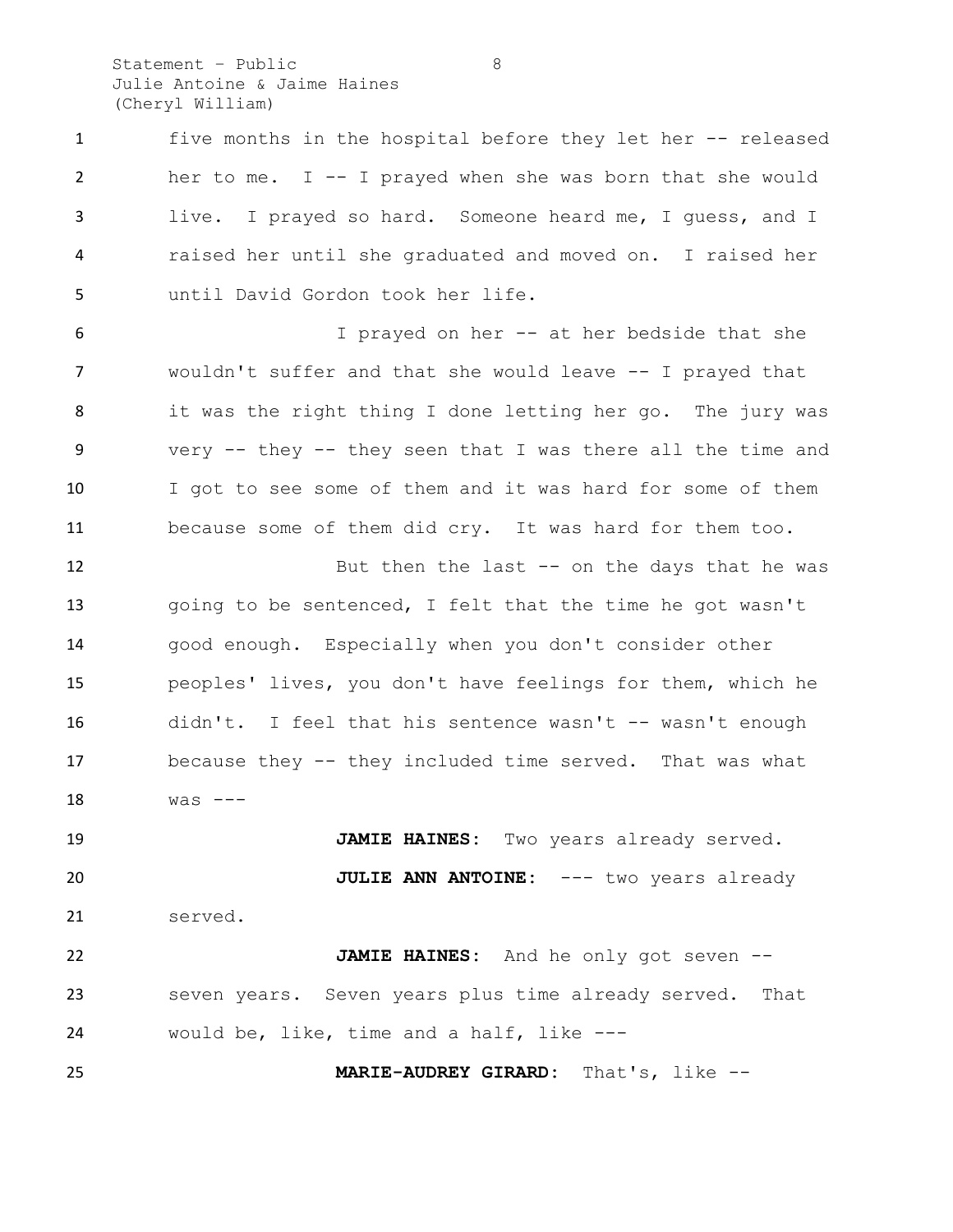Statement – Public 9 Julie Antoine & Jaime Haines (Cheryl William)

 usually it's the --- **JAMIE HAINES:** Yeah, time and a half of the sentence. **MARIE-AUDREY GIRARD:** And when was he convicted? **JULIE ANN ANTOINE:** December 12th. **MARIE-AUDREY GIRARD:** December 12th. **JULIE ANN ANTOINE:** Twenty --- **JAMIE HAINES:** Twenty --- **JULIE ANN ANTOINE:** It would've been 2015. December 12th, 2015. **MARIE-AUDREY GIRARD:** So do you know, like, because it happened April 27, 2013, do you know, like, to the best of your knowledge what the time -- because I see there's a two years difference between the -- the moment he committed this crime and the moment he was convicted. **JULIE ANN ANTOINE:** Uh-huh. It was lawyers. **MARIE-AUDREY GIRARD:** I see. **JULIE ANN ANTOINE:** They -- he had two -- two -- three lawyers. The first two he -- the first one didn't want to -- didn't want to -- to help him or whatever. **JAMIE HAINES:** Didn't want to represent him. **JULIE ANN ANTOINE:** They -- the first one didn't -- didn't want to -- to -- to help him. And the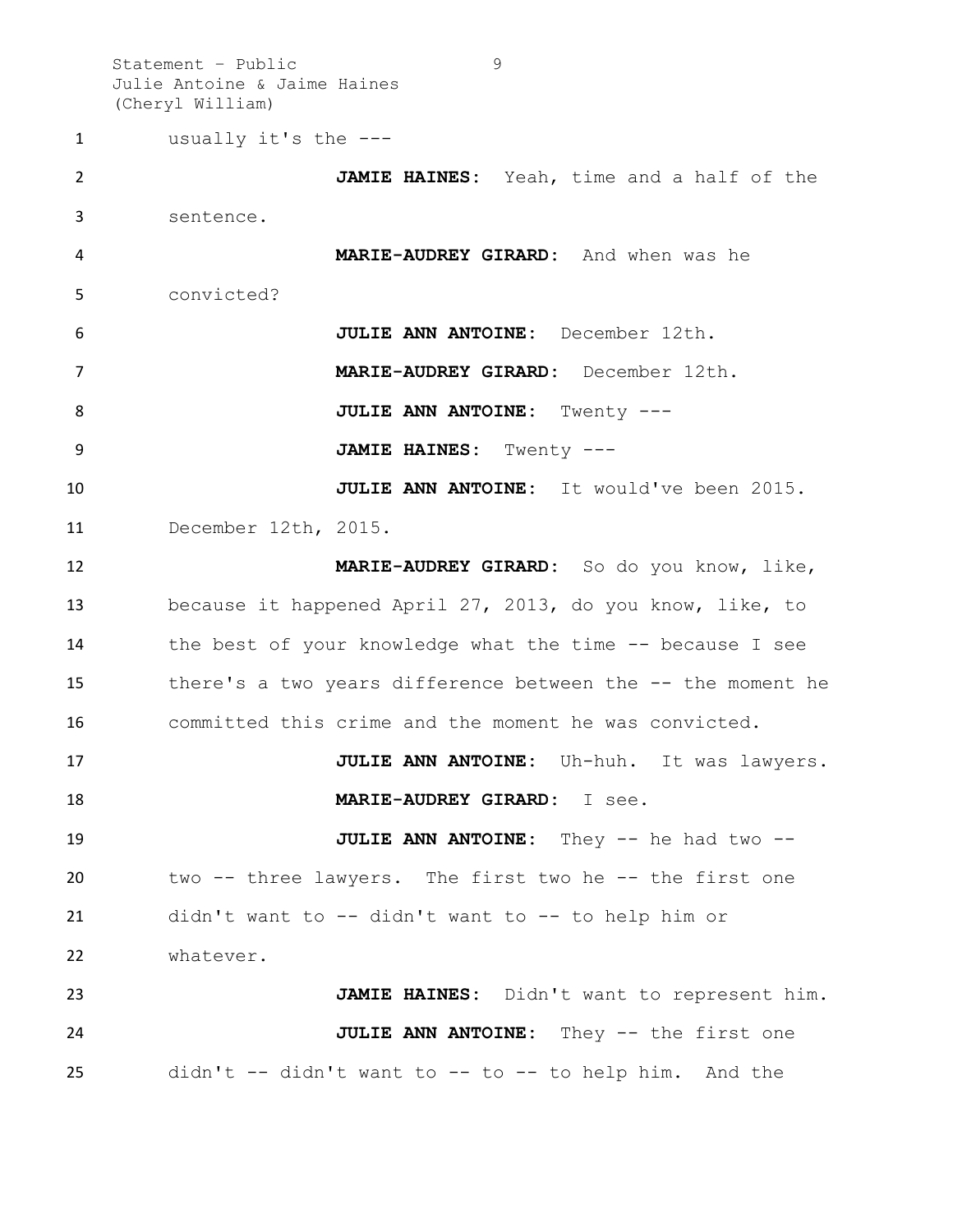Statement – Public 10 Julie Antoine & Jaime Haines (Cheryl William)

 second one did they same, they didn't want to. And then it took time because they had to review -- they had to go back and review ---

 **MARIE-AUDREY GIRARD:** I see. **JULIE ANN ANTOINE:** --- everything, like, you know, the -- his lawyers had to review everything. All 7 the -- his statements, everything. And then they had to -- they had to -- I can't remember what I was going to say. **MARIE-AUDREY GIRARD:** It's okay. **JULIE ANN ANTOINE:** The lawyer -- the lawyers, they had to review all the statements and then they had to call the people -- the people that were supposed to come in, the witnesses and his witnesses and -- and all the firemen, everyone. They had to -- they had to call them up. So that took time -- took time for --- **MARIE-AUDREY GIRARD:** I see. **JULIE ANN ANTOINE:** -- for -- for them to -- to get all the people that was supposed to come in -- the witnesses. And that's what took time. **MARIE-AUDREY GIRARD:** I see. **JULIE ANN ANTOINE:** Everything -- and -- and then my lawyer -- or the prosecutor, he -- he did everything he could, you know, he -- he worked so hard at - 24 - and I really appreciate all the hard work that he done. All the questions, everything, you know. It was very hard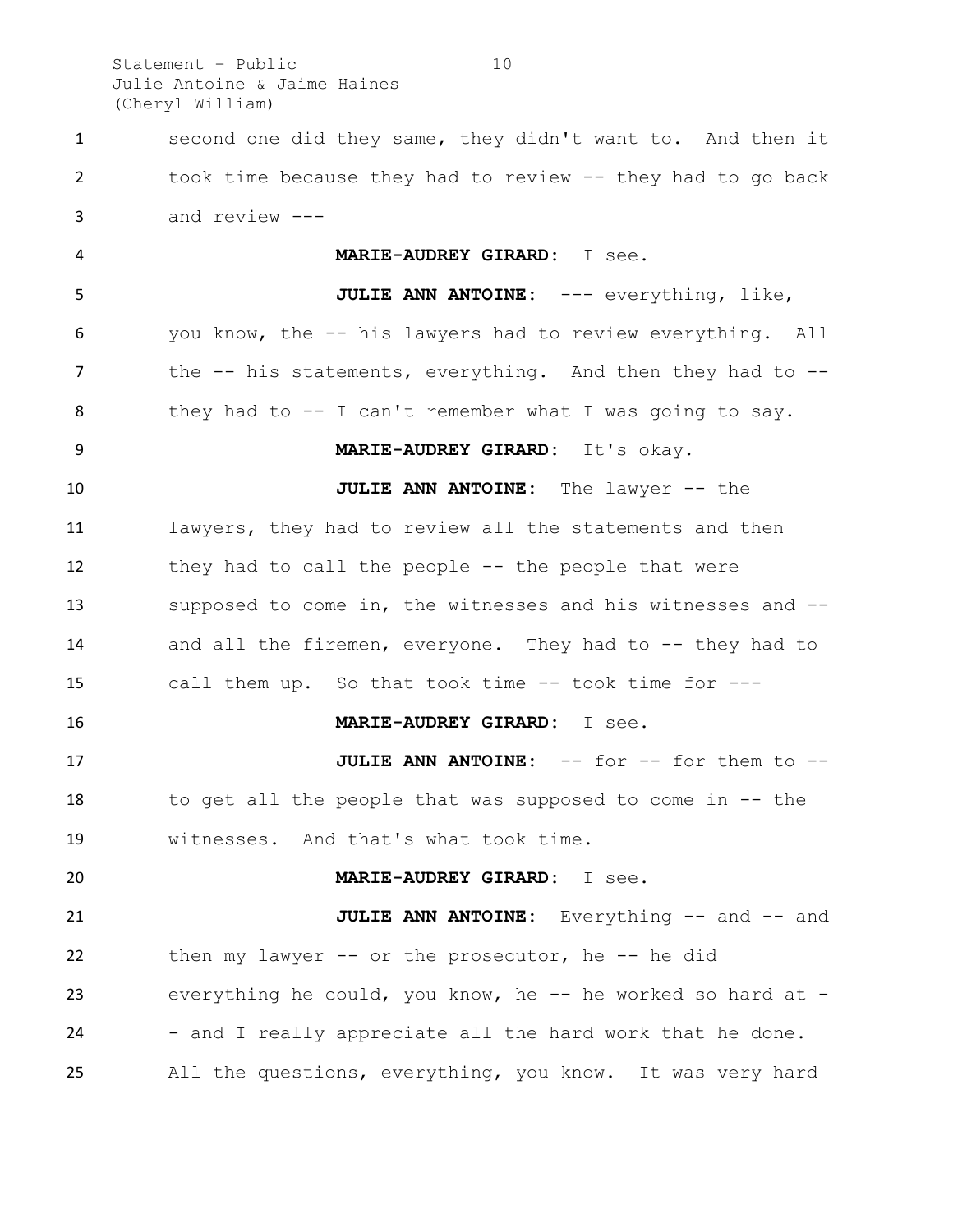Statement – Public 11 Julie Antoine & Jaime Haines (Cheryl William)

 and he knew it was hard for me at times. And then they'd call for -- for a recess or some -- but for me, I -- I -- I'm still angry at him. It hurts a lot to see, you know, what happened. He's probably going to be out shortly, you know, he'll -- he'd be out around there. My daughter won't be -- won't be here to enjoy the family, friends. 7 My son was very angry. My youngest son earl was very angry that the time that David Gordon got. He felt it wasn't fair. **MARIE-AUDREY GIRARD:** Wasn't fair. **JULIE ANN ANTOINE:** Yeah, wasn't fair. There were things that we couldn't do in the court was -- 13 one of them was I -- we couldn't wear the t-shirt, otherwise they'd put us -- they'd arrest us so we had to cover it up, we couldn't wear it in the court. **MARIE-AUDREY GIRARD:** And do you remember who told you you couldn't wear the t-shirt in court? **JULIE ANN ANTOINE:** His -- his lawyer. **JAMIE HAINES:** Yeah, it was --- **JULIE ANN ANTOINE:** Tessovitch -- the late Tessovitch. **MARIE-AUDREY GIRARD:** Yeah. Do you know if the judge ever said this -- like, ever ordered that? Or it was just a different --- **JULIE ANN ANTOINE:** What did the judge say?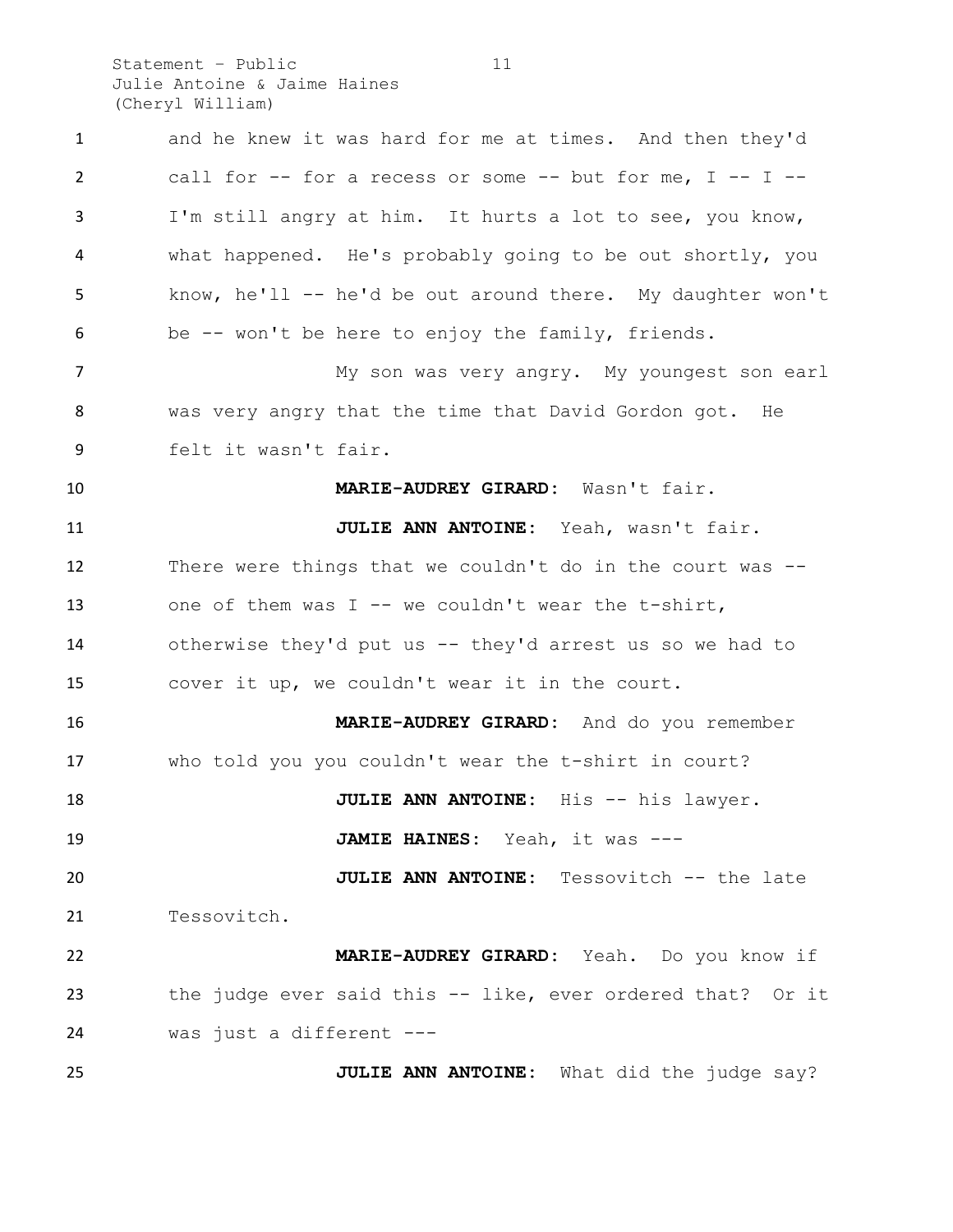Statement – Public 12 Julie Antoine & Jaime Haines (Cheryl William)

 **JAMIE HAINES:** Judge just agreed with him. **MARIE-AUDREY GIRARD:** Okay, I see. **JAMIE HAINES:** Yeah. **JULIE ANN ANTOINE:** They had three different -- two different -- or three different judges the whole 6 time. It's kind of hard for -- make -- make some things 7 and I try -- try to remember some things but it's blocked -8 - it's at the very back. It's just -- just one thing I want to say is if he ever does anything wrong, he will go back for the ten years and then I will be happy for at least that. But even ten years aren't long enough. I totally disagree with time served, I disagree with that. I don't think that they should -- anyone should get that time served when it -- when they deserve to pay for the consequences of whatever they done. [Speaking in Indigenous Language] **JAMIE HAINES:** I'm just listening to you. **JULIE ANN ANTOINE:** Is there anything you want to ask me? **MARIE-AUDREY GIRARD:** Yes. You've been talking a little bit about Cheryl, how she was, how such a nice person, such a loved person she was. And us at the National Inquiry, we want to know more about -- about Cheryl. Do you have any good memories of her you would like to share? Or a happy moment you had with her.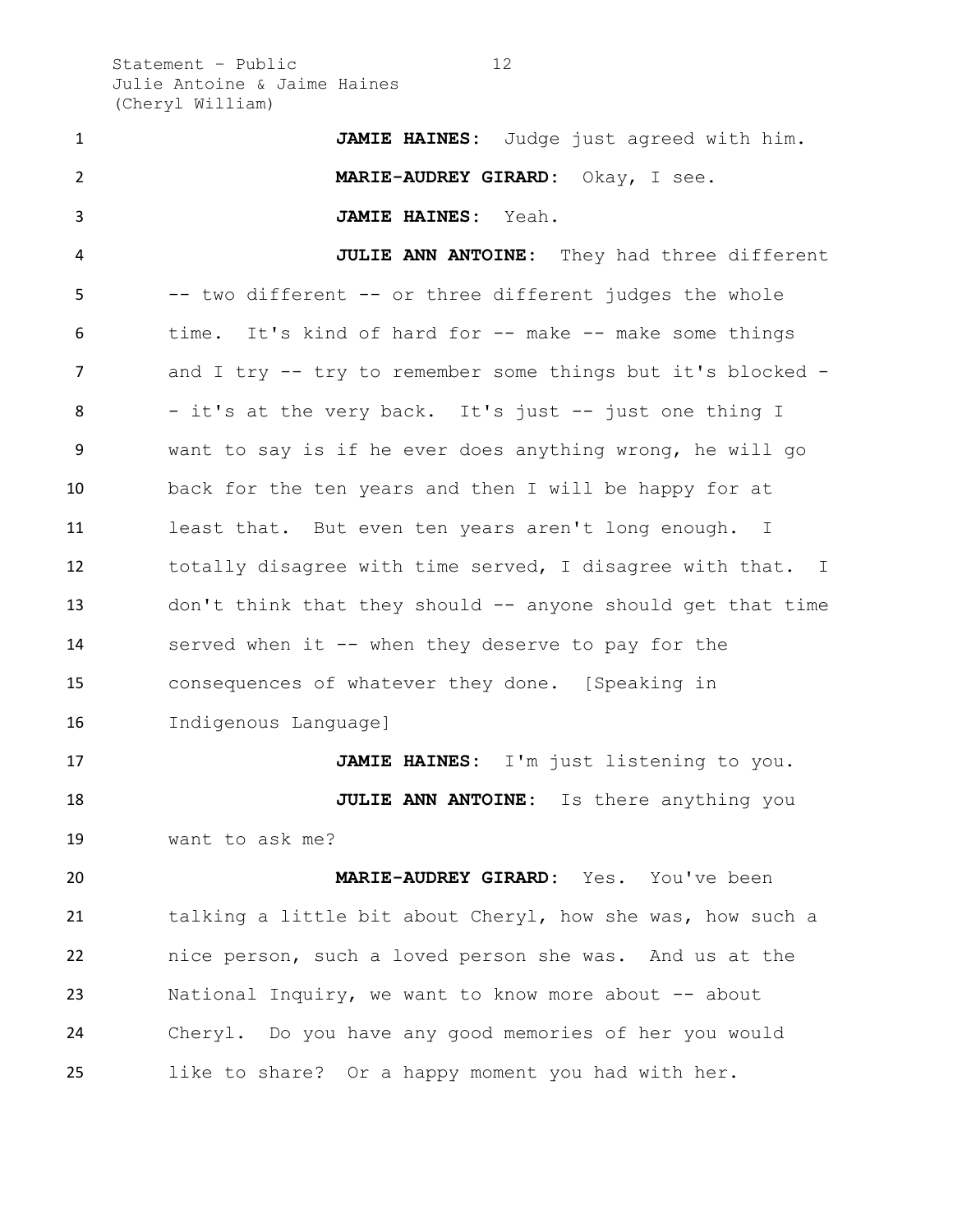Statement – Public 13 Julie Antoine & Jaime Haines (Cheryl William)

 **JULIE ANN ANTOINE:** Oh, my happy times was meeting her for lunch on Wednesdays and Fridays. **MARIE-AUDREY GIRARD:** Oh. **JULIE ANN ANTOINE:** Spending that time with her. And I'd give her money, go to the casino and she'd win money. She'd come back and she'd share. We had a lot 7 -- we had -- shared a lot of good -- good times. We'd plan things together. Sometimes she'd ask me to help her plan a Christmas dinner or family dinner and she'd ask me what we should have. You know, she was just all -- always worried about, you know, having things right there for everybody when they came for dinner. 13 And she had so many friends. You know, she had friends, she -- she never looked down on anyone. Everyone she'd talk to and respected regardless of, you 16 know, who they were, what they were. She -- she was just

 that kind-hearted. She was with her -- with all the family, like, her cousins and she made sure that her little nephew, she made sure she called them, Facebooked then, just -- just to say, "Good morning," or just to see what 21 they're doing during the day. She was always like that. If there was something wrong in the family somewhere, she'd be right there to help them.

 **MARIE-AUDREY GIRARD:** I see. **JULIE ANN ANTOINE:** And my proudest moment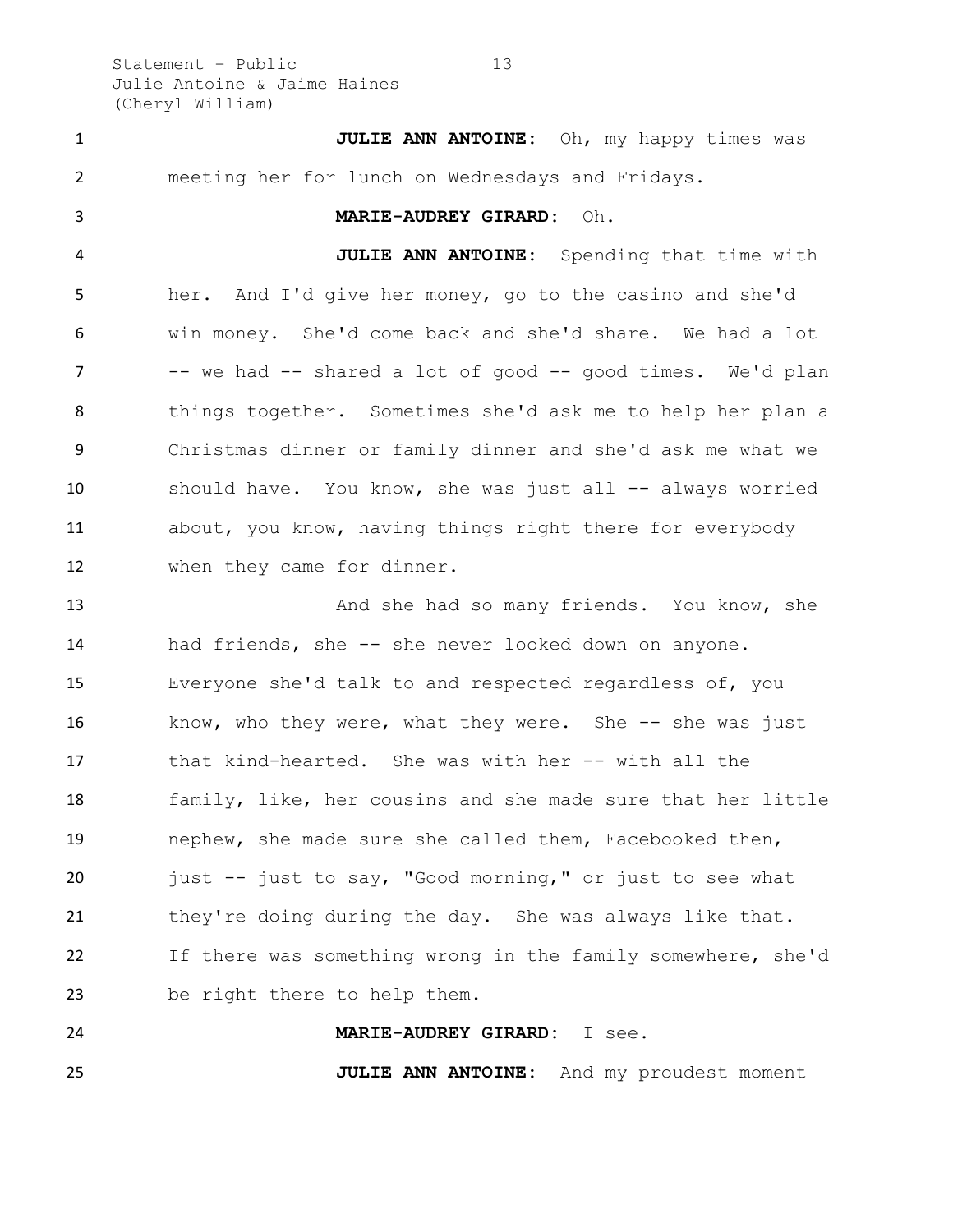Statement – Public 14 Julie Antoine & Jaime Haines (Cheryl William)

 was when she graduated an SFU and her Bachelor's. And that's -- she was studying for her Criminology. And she did her -- her -- do you call that, your exams. She did -- she went online and she found a First Nations person in the United States and she wanted to know what it's like in their prison, what their system -- what it is like for First Nations people. And how many, you know, were there, you know, and, you know, she had -- she just had a list of questions. And she -- she did her -- she did her exam on that. It was through an inmate in the States, just -- just a First Nations to find out what it's like for -- for them now -- for First Nations down in the States. She interviewed him by -- on the phone. And there was only, I think, 15 or 20 minutes she was allowed. She interviewed him and he wrote a letter to her and explained other things to her.

 So she really enjoyed her -- her work. She enjoyed going to university. And most of all, she loved her -- giving her brothers a rough time. And she was the boss for them. They'd get out of line or do something wrong, she'd be there to correct them. She was their little boss.

 She was a wonderful mother, beautiful daughter. Her oldest daughter graduated, her youngest graduated and her daughter got a job at Tim Hortons. And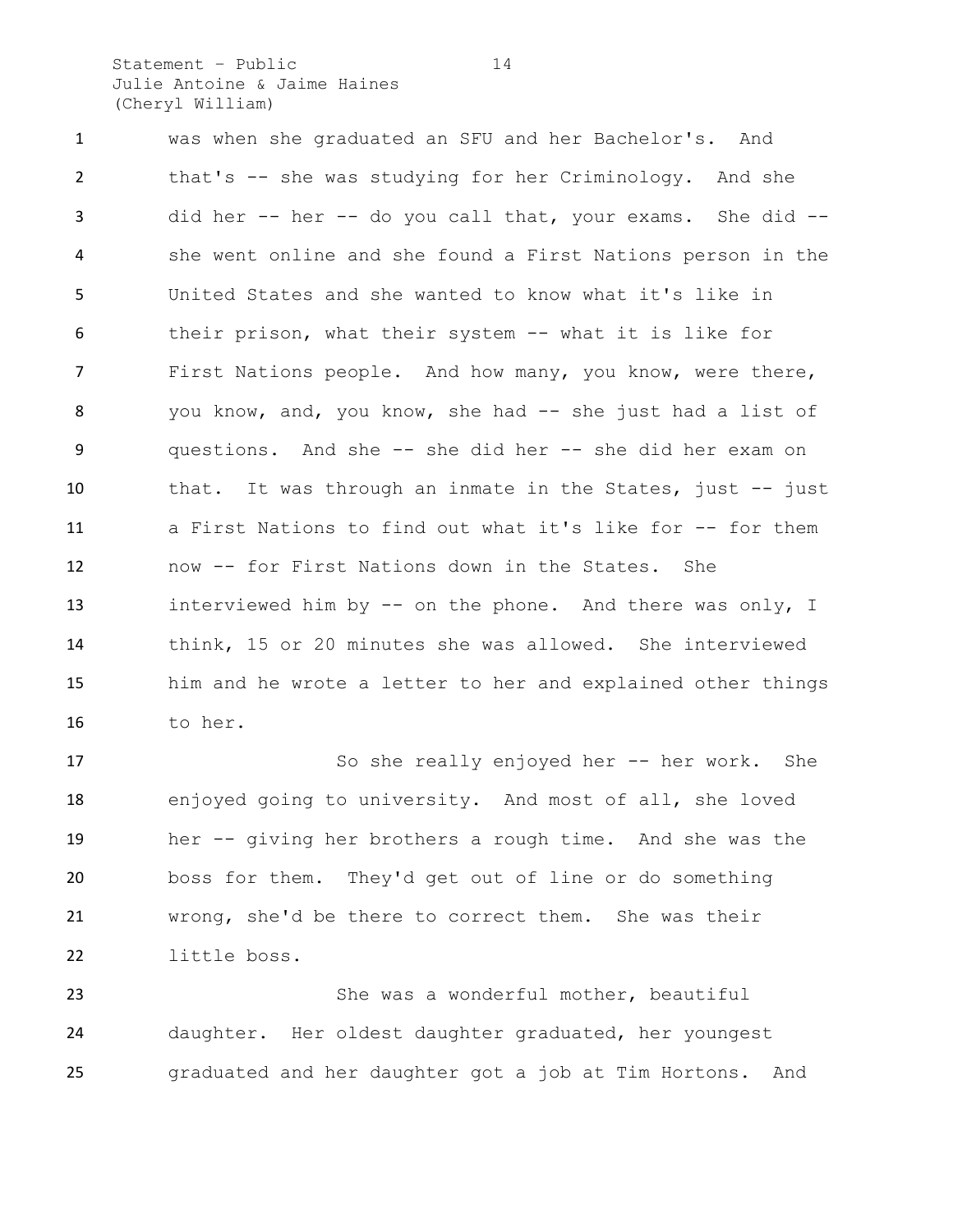Statement – Public 15 Julie Antoine & Jaime Haines (Cheryl William)

 she was -- she worked there -- two years there and she was a manager. Then she moved on. Now she's a manager for - [Employer] and they're training her for something else. So she did a very wonderful job of raising her daughters. It's wonder -- it's wonderful to see my granddaughters, you know, but when I go there, I just feel emptiness, like, yeah. I visit my granddaughters; I love them so much. I let them know all the time.

 Everything that she did, she always did for others. Some of her friends come to her for advice, she'd give them advice, whether it's about education, work, or she was just so thoughtful for other people. I miss her as -- right now, like, I know she'd be helping me. She -- she used to always just -- she'd buy my clothes for me. She'd buy me my clothes; she would help me go to the doctor. It was, like, ah, just whatever I needed, she'd help me. And if she needed help, she'd call me. Middle of the night she'd call me, phone me up, talk to me. I miss those phone calls. Sometimes when the phone rings at night, I expect it -- her to be calling me. A little break? **MARIE-AUDREY GIRARD:** Of course. Of course.

It's 10:09 and we're taking a small break.

--- Upon recessing at 10:09 a.m.

--- Upon resuming at  $10:28$  a.m.

**MARIE-AUDREY GIRARD:** So we are back. It's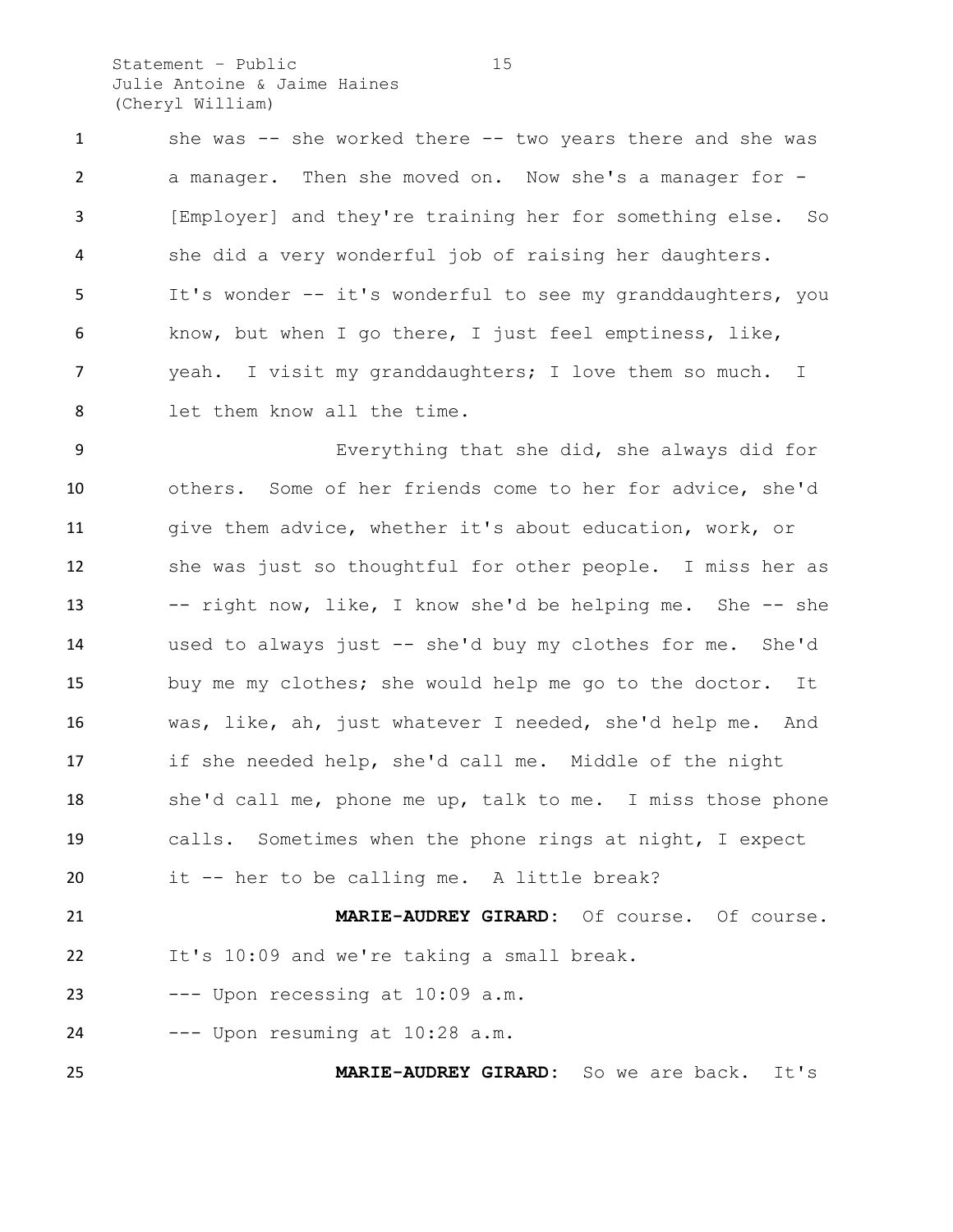Statement – Public 16 Julie Antoine & Jaime Haines (Cheryl William)

 -- it's 10:28 and I am with Julie Ann and Jamie, myself Marie-Audrey. And we are coming back from the break we 3 just took. So Julie Ann, you've been talking about the court process, about -- about what happened in the fire that was started by Mr. David Gordon. Can you tell us a little bit about the process, from your perspective -- the court process and how it went? Could you understand what was going on? Did you have any support from the court? Can you give -- give us information about that? **JULIE ANN ANTOINE:** I had support from -- from Neil Flanagan, the prosecutor. **MARIE-AUDREY GIRARD:** Okay. **JULIE ANN ANTOINE:** And from Kim (Ph.). And two police officers, a lady and a male police officer. The prosecutor, Neil, he informed me everything that was 16 happening and  $I$  -- and he gave me a phone number that  $I$  could reach him if I had questions at any time. And if he wasn't there then Kim filled in for him. He -- after each court, he'd come over and he'd explain things to me like I -- I had any questions he'd explain the process of what the -- what their -- what the other lawyer was going through with -- with Mr. Gordon. **MARIE-AUDREY GIRARD:** M'hmm. **JULIE ANN ANTOINE:** And that was after -- that was after every -- every -- every court, after.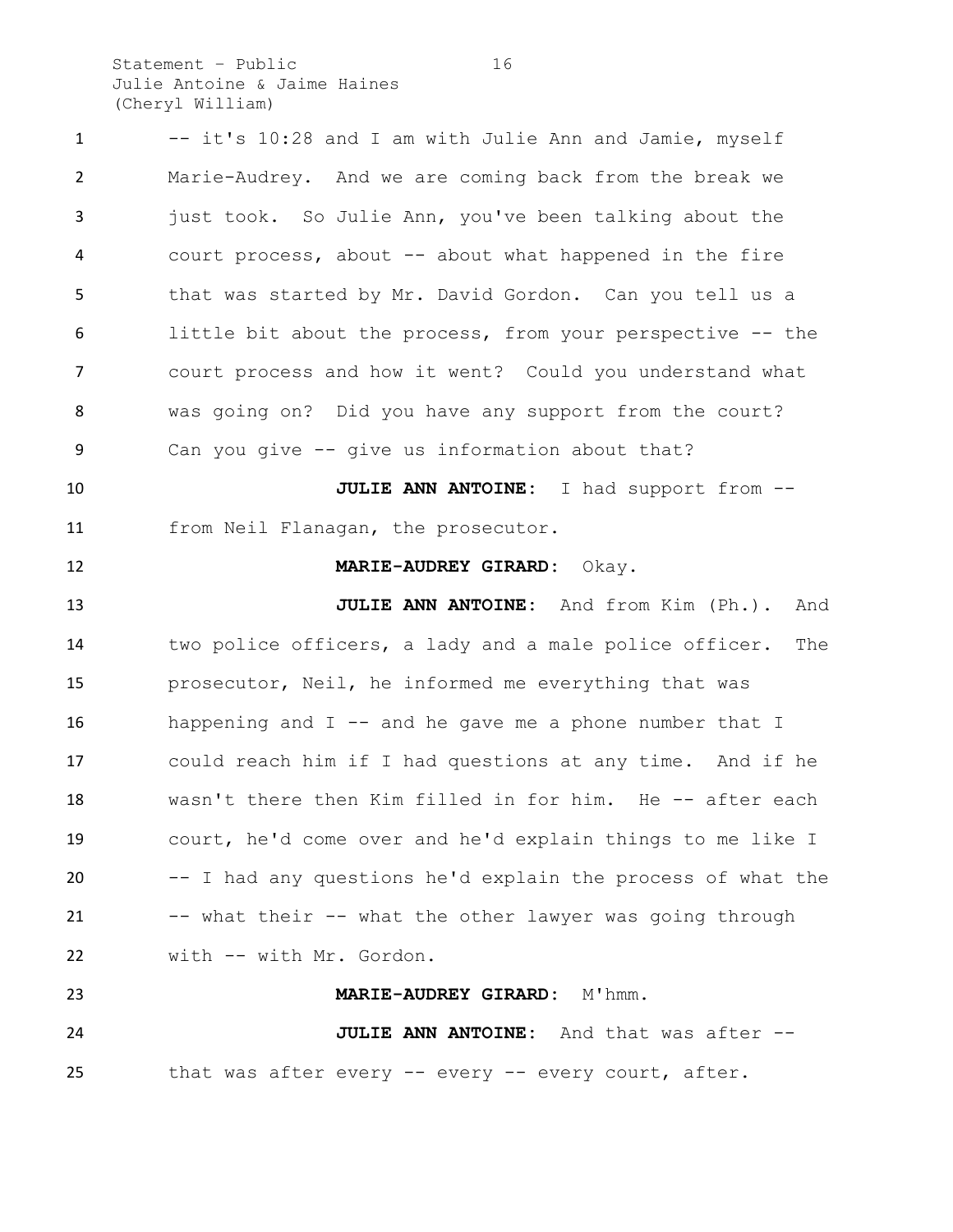Statement – Public 17 Julie Antoine & Jaime Haines (Cheryl William)

 Sometimes we went until 5:00, started at nine and we went until nine -- or 5:00. And there were many days like that, long hours. And they were very supportive and the RCMP, the -- the female constable, she'd call me at home to check up on me to make sure I was okay. They both did. There was -- there were times that we'd have to take breaks and that, and seeing a lot of people that came for support -- both from the Kamloops Indian Band, the 9 Skeetchestn councillors, Chief -- and Chief, and from Boneaparte (Ph.). All three communities, they'd come together for support. There was one incident that one day that we were going into court and there were ladies marching outside the courthouse. And I don't know how they got a hold of Cheryl's picture but they had her picture and they were marching outside the courthouse. And Earl had asked someone to -- to -- to take her picture off there because it affected the court --- **MARIE-AUDREY GIRARD:** M'hmm. **JULIE ANN ANTOINE:** --- where the court was going because we couldn't wear our t-shirts so we thought we -- they had her picture on there and that would affect the process. But that didn't help, he didn't -- he still didn't get the -- a full sentence, what he should have gotten because he only -- he had manslaughter and he had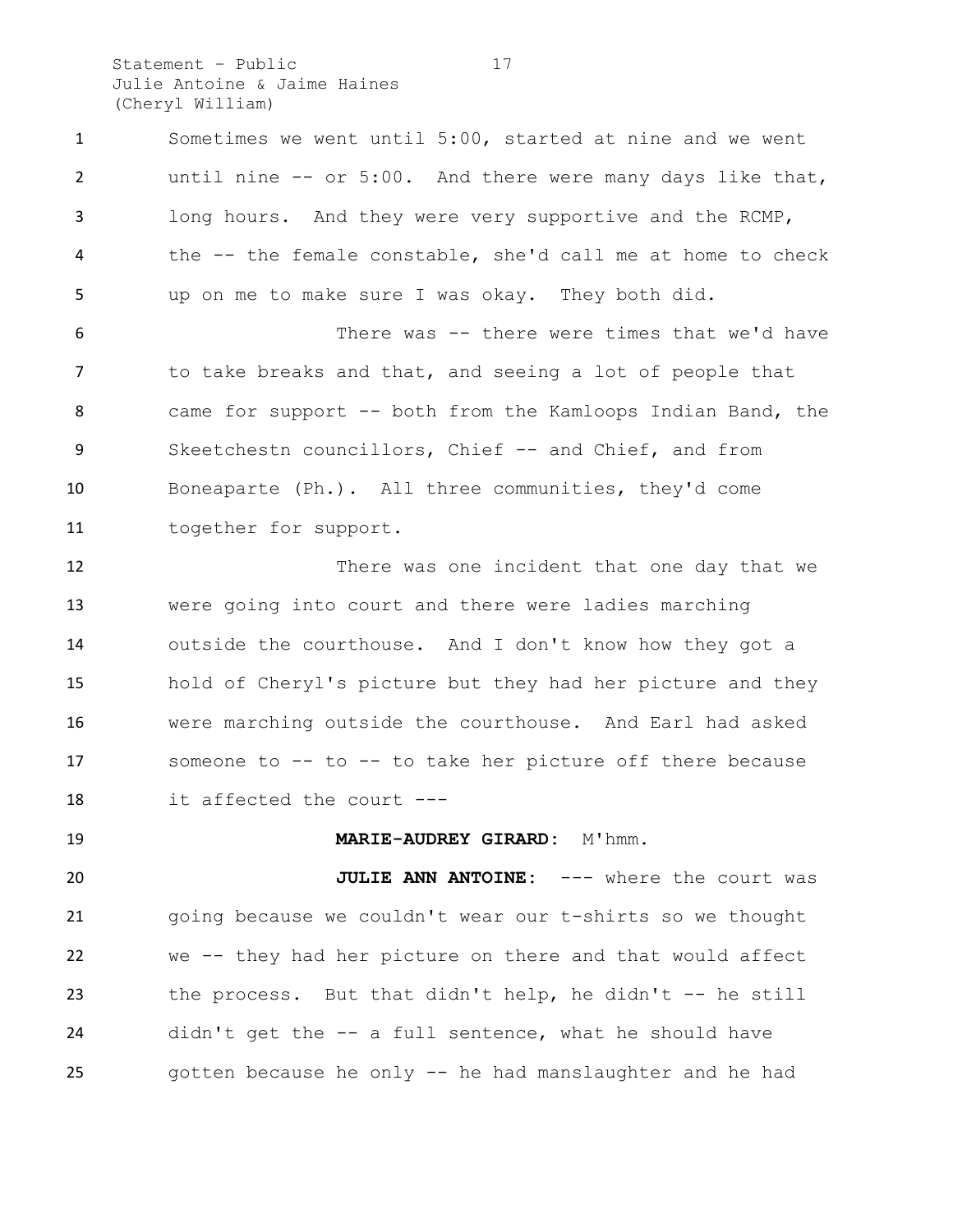Statement – Public 18 Julie Antoine & Jaime Haines (Cheryl William) two other incidents. That's what he was charged with manslaughter. And the two other --- **JAMIE HAINES:** He had a long history of criminal charges. **JULIE ANN ANTOINE:** Yeah. He's well known in Vancouver. **MARIE-AUDREY GIRARD:** And you said on the night of April 27th that there were three other people in the unit. Was anyone else injured? **JULIE ANN ANTOINE:** No. **MARIE-AUDREY GIRARD:** No. **JULIE ANN ANTOINE:** Everybody made it out okay. **MARIE-AUDREY GIRARD:** I see. I see. **JULIE ANN ANTOINE:** The smoke in the house was right down -- right down to -- what, to the floor. Some of the had to crawl out of their units because there was four units and four --- **MARIE-AUDREY GIRARD:** M'hmm. **JULIE ANN ANTOINE:** --- different people live there, five with Mr. Gordon. But he was a guest in 22 that place though. **MARIE-AUDREY GIRARD:** I see. **JULIE ANN ANTOINE:** The gentleman that owned

the unit invited him because he didn't have a place to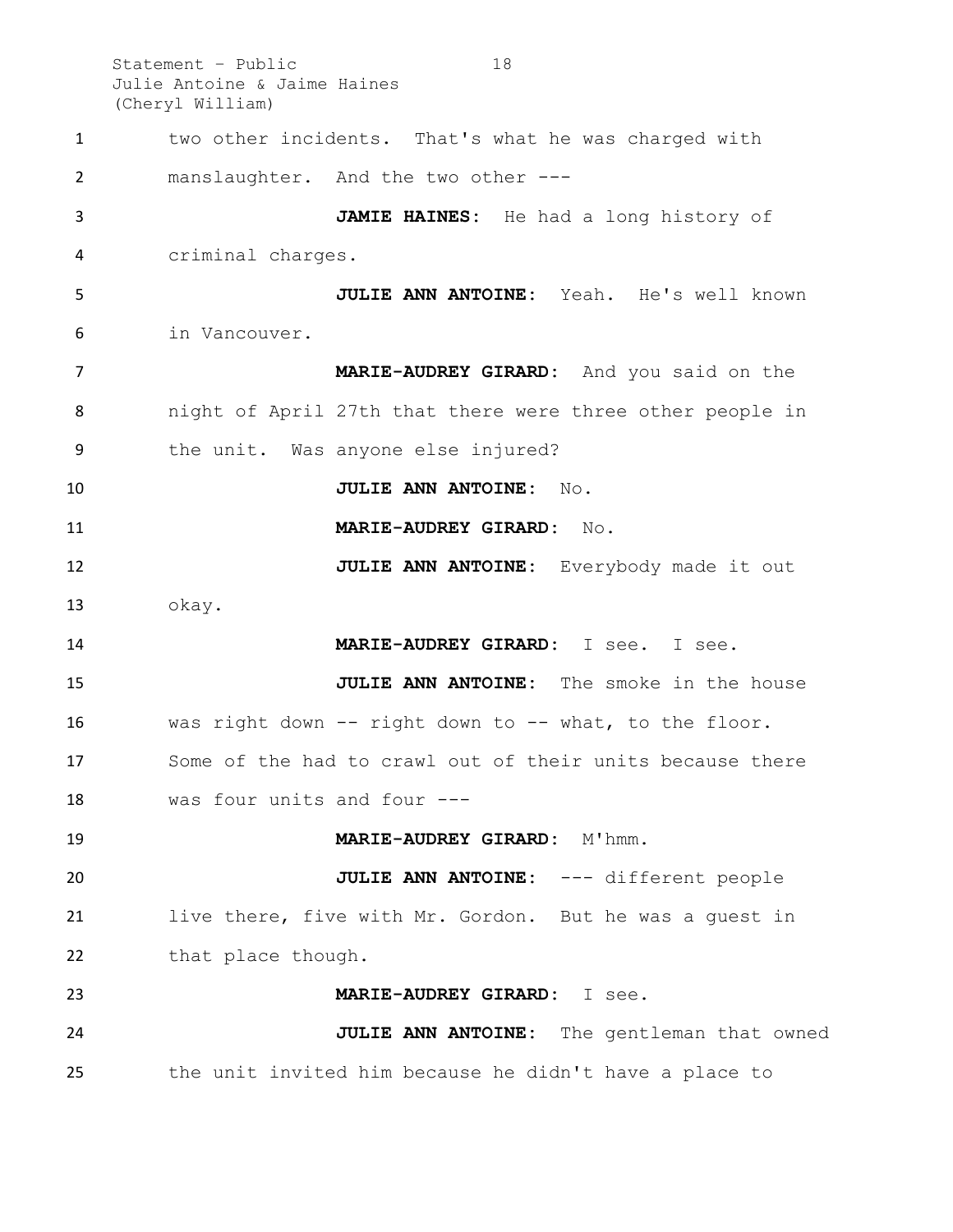Statement – Public 19 Julie Antoine & Jaime Haines (Cheryl William)

 stay. So he invited him there to stay until he could get a place of his own. He ended up doing -- burning that building. On the last day in court, December 12th, we 5 had to wait until -- what time was it? **JAMIE HAINES:** Until just about 4:00. **JULIE ANN ANTOINE:** No, after four. It was five or something. **JAMIE HAINES:** It was six. **JULIE ANN ANTOINE:** Yeah, six. **JAMIE HAINES:** M'hmm. **JULIE ANN ANTOINE:** We had to wait until they announced his -- the time he was getting, the time he deserved. But the one incident was with his -- with his common-law wife for beating -- beating her up and --- **MARIE-AUDREY GIRARD:** Hm. **JULIE ANN ANTOINE:** --- and they didn't charge him for -- I don't think it was included in there where he was trying to murder her. And the other charge, I don't know if it was -- there was a couple charges that he was charged with besides manslaughter. And the dirty rat will be out next month on the 12th. I tried calling the -- his -- at the -- what do you call those guys? Probation officer. **MARIE-AUDREY GIRARD:** Uh-huh.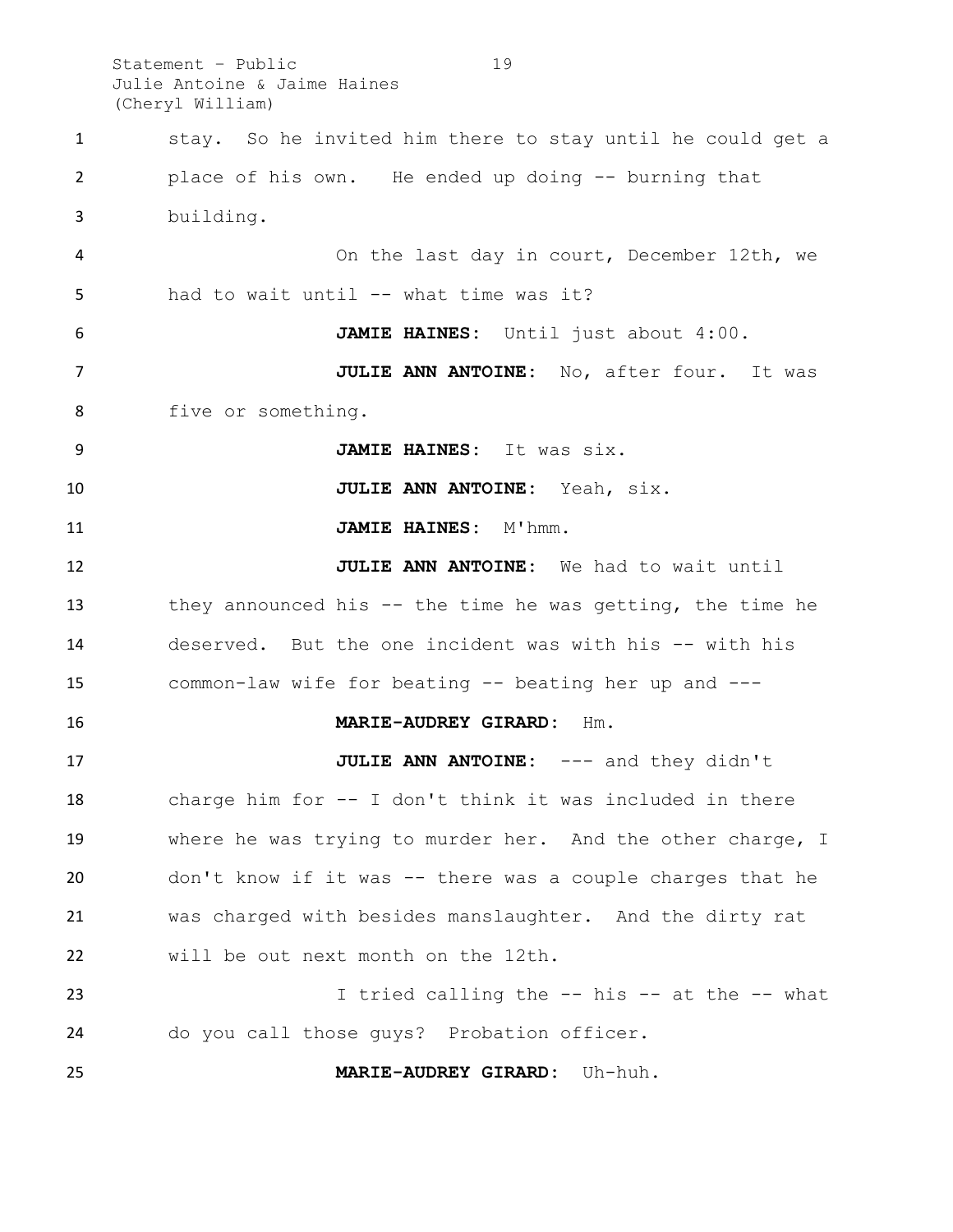Statement – Public 20 Julie Antoine & Jaime Haines (Cheryl William)

 **JULIE ANN ANTOINE:** But I didn't get a call back. So I'm going to try again on Monday. **MARIE-AUDREY GIRARD:** And were you given the opportunity to make final submission? Like, a -- like to have, like, a conclusion remarks in court? **JULIE ANN ANTOINE:** Yes. **MARIE-AUDREY GIRARD:** Yeah. **JULIE ANN ANTOINE:** I had a statement and the prosecutor took it and he just took parts of it. **MARIE-AUDREY GIRARD:** Okay. **JULIE ANN ANTOINE:** He didn't read the whole thing, he just took certain parts in there. And the parts he took was -- I can't remember what parts he took in there. **JAMIE HAINES:** I can't remember either. It's been so long. **MARIE-AUDREY GIRARD:** It's okay. It's okay. But just to know that you had the opportunity. **JULIE ANN ANTOINE:** Yeah. **MARIE-AUDREY GIRARD:** Okay. That's good. **JULIE ANN ANTOINE:** The -- one of the -- one of the things that I brought up was, you know, that life he took from me was very hard because she would be here with me yet. She'd be helping me, taking care of me, helping me. And just being together as mother and daughter. The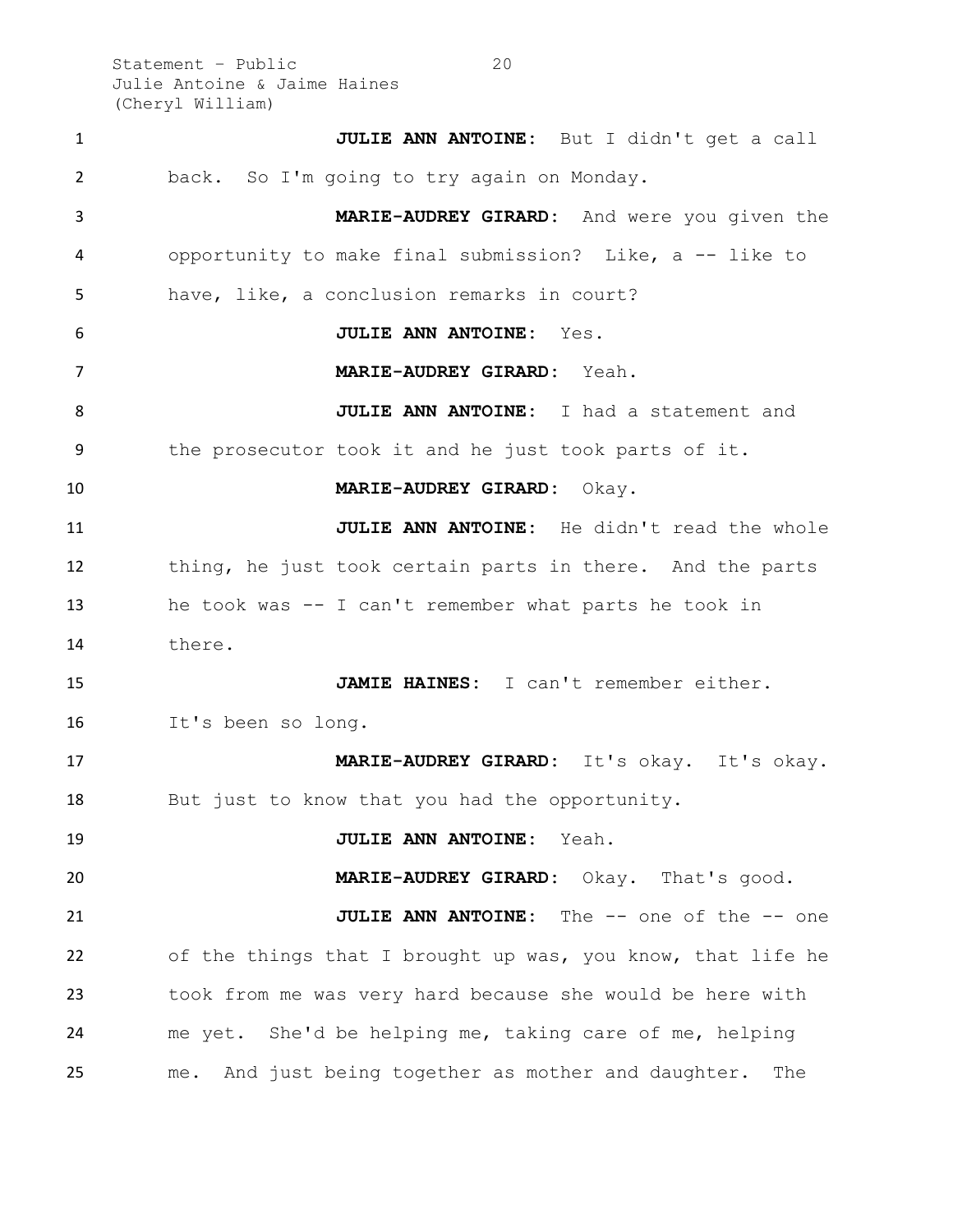Statement – Public 21 Julie Antoine & Jaime Haines (Cheryl William)

 connection between us was very special. **Her brother Earl, and her and Cheryl, they**  could communicate without talking. They -- they could have had  $---$  **MARIE-AUDREY GIRARD:** Think alike. **JULIE ANN ANTOINE:** Yeah, think alike. And they -- they'd know a question the other's going to ask 8 before they asked it. So that's the kind -- kind of communication they had together. They're very close. And we shared a lot of things and we -- we even shared dreams. Our dreams were, like -- that's how close we were. When we waited for the sentence, that was a long day. It felt longer than the whole month that they sat in court. It -- I -- it's like I was in a place where it was empty. That's what it felt like when I was waiting. Then when they came down with the sentence, that hurt even more than all the time I sat in the court. It was like my daughter's life wasn't worth anything. I don't know why he didn't get sentenced longer. 20 1t was brought up in court -- his lawyer brought it up that he would -- he joined a religious group

 while he was in there -- joined a religious group to change his life around, he said. But I don't think it was fair. For the time he got, it wasn't fair. But he made me think about how the system is that -- because they think that a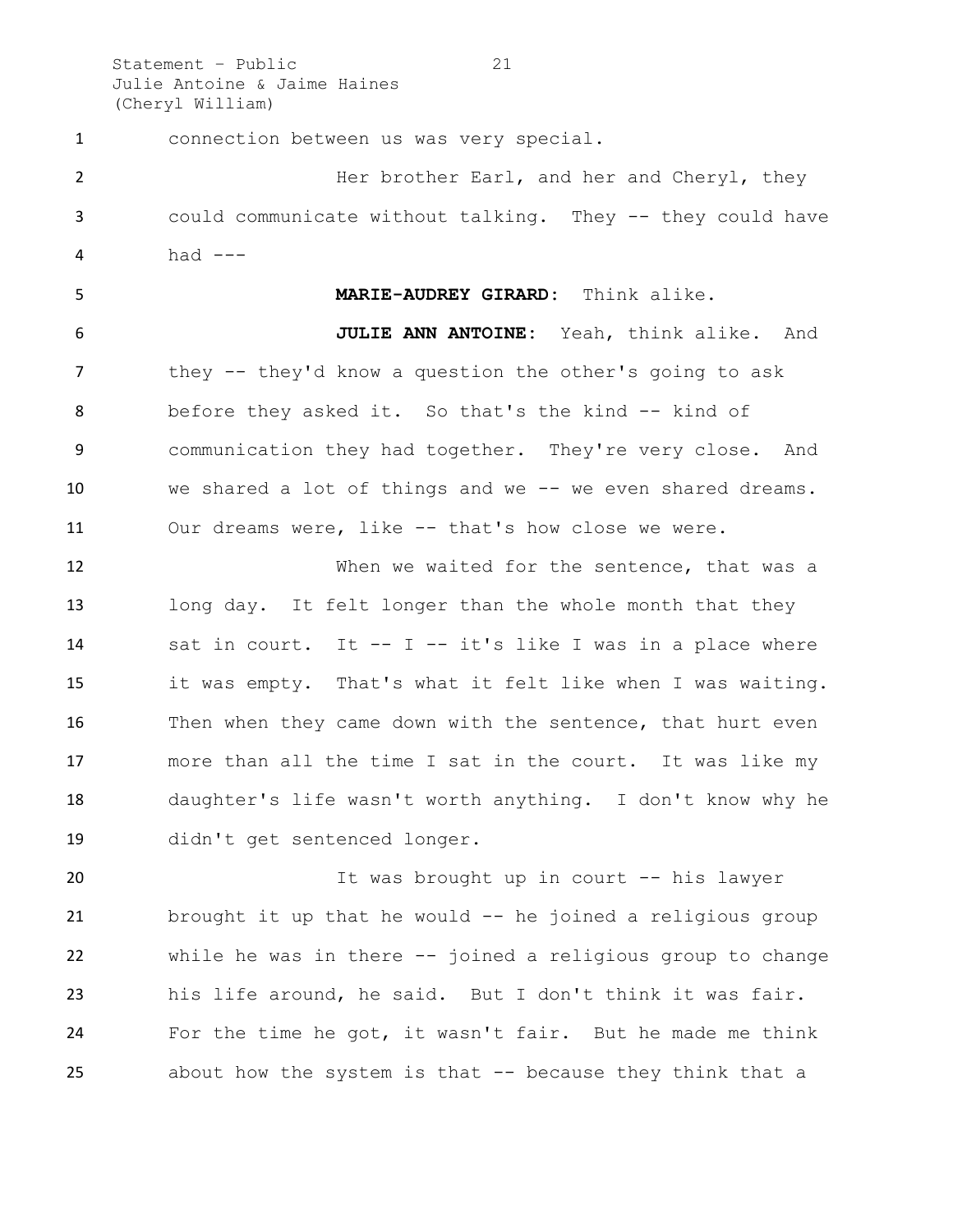Statement – Public 22 Julie Antoine & Jaime Haines (Cheryl William)

| $\mathbf{1}$ | First Nations woman's life isn't worth anything. That's     |
|--------------|-------------------------------------------------------------|
| 2            | how I felt about the judge. The jury did their -- did       |
| 3            | their best. They really did their best. For them, I'm       |
| 4            | very thankful for the work they spent. Two years in that    |
| 5            | court is a long time.                                       |
| 6            | The whole family was there. And the girls -                 |
| 7            | - my -- my two granddaughters came. My youngest [inaudible  |
| 8            | response] Cheryl's youngest, I think, sat outside. She      |
| 9            | [inaudible response] to come in.                            |
| 10           | JAMIE HAINES: She came in.                                  |
| 11           | <b>JULIE ANN ANTOINE:</b> They were at court the -          |
| 12           | - on the day they were going to sentence him. And they had  |
| 13           | -- they also had their statements. That's always my         |
| 14           | thoughts is First Nations man and woman isn't -- don't even |
| 15           | respect the -- even charge whoever is guilty for their      |
| 16           | crimes to -- to our First Nations women. It's not fair.     |
| 17           | They think that every First Nations woman is a drunk,       |
| 18           | prostitute. A lot of the ladies I see there, they were      |
| 19           | workers, hard workers. Some of them that I seen when I was  |
| 20           | in Prince George for the Murdered and Missing Women -- my   |
| 21           | greatest wish is that they change their thinking about      |
| 22           | First Nations, the court system, and think of us as human   |
| 23           | beings. And just -- just someone out there. Is there        |
| 24           | anything else you want to ask?                              |
|              |                                                             |

**MARIE-AUDREY GIRARD:** I think I'm good. I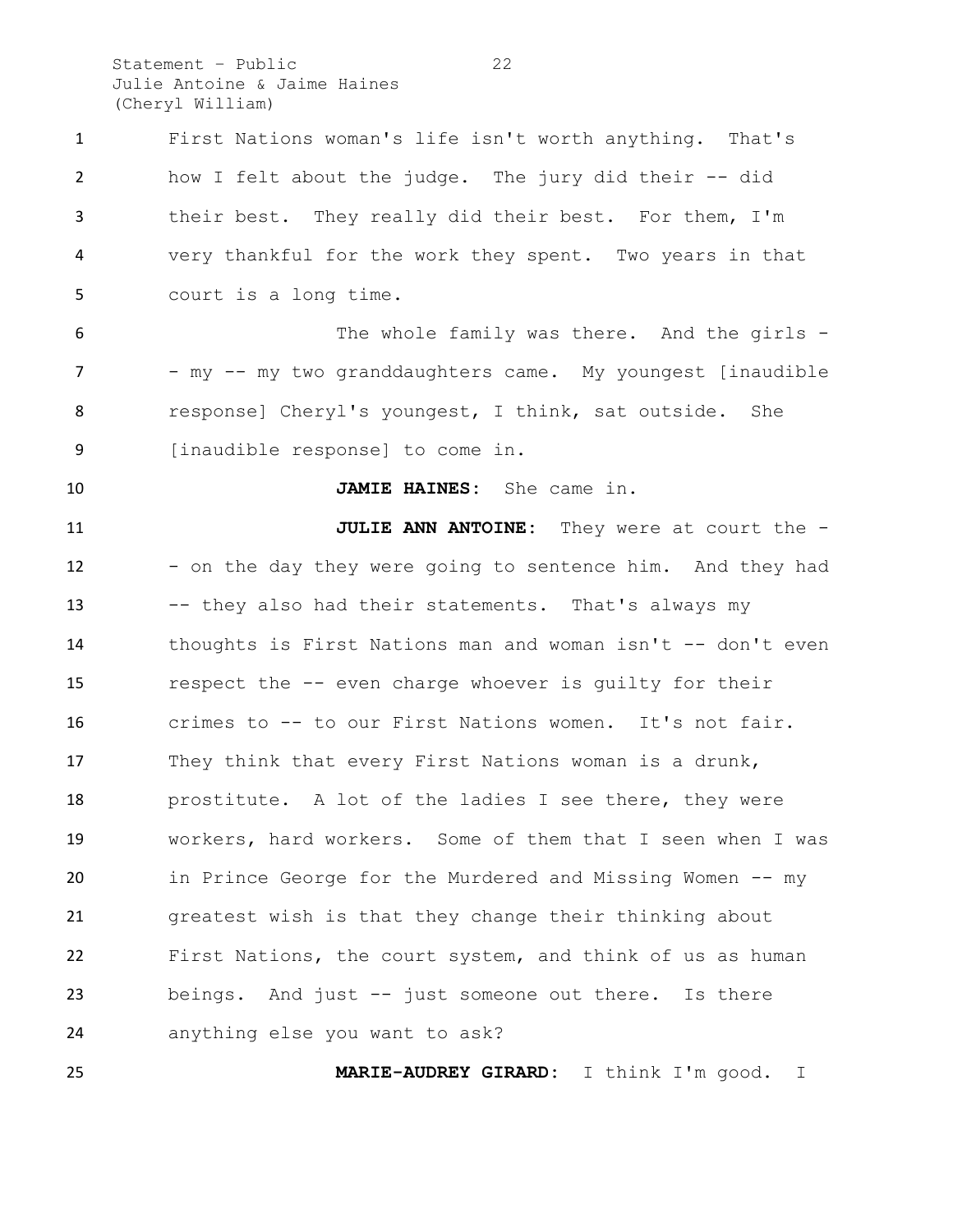Statement – Public 23 Julie Antoine & Jaime Haines (Cheryl William)

1 just had one last question. I just want to point it out 2 that you brought the picture --- **JULIE ANN ANTOINE:** Oh, yes. 4 MARIE-AUDREY GIRARD: --- of your daughter. Can you -- can you tell about this picture a little bit? **JULIE ANN ANTOINE:** This picture was taken 7 at her -- at her place. **MARIE-AUDREY GIRARD:** Uh-huh. **JULIE ANN ANTOINE:** She was having fun that day. **MARIE-AUDREY GIRARD:** Yeah. It's a beautiful picture. **JULIE ANN ANTOINE:** Yes. She had a beautiful smile. **MARIE-AUDREY GIRARD:** M'hmm. **JULIE ANN ANTOINE:** And her eyes used to have a twinkle in them when she was up to mischief. She was about 18 days away from her forty-fifth birthday when this picture was taken I think. About -- just about -- just a -- a little over a year before she was --- She was her daddy's girl. When shew as a baby, she was beautiful. She was so tiny and I was so scared to handle her because she was four -- not quite four pounds or something when she came out. And she was so tiny, she made -- we made homemade diapers for her. We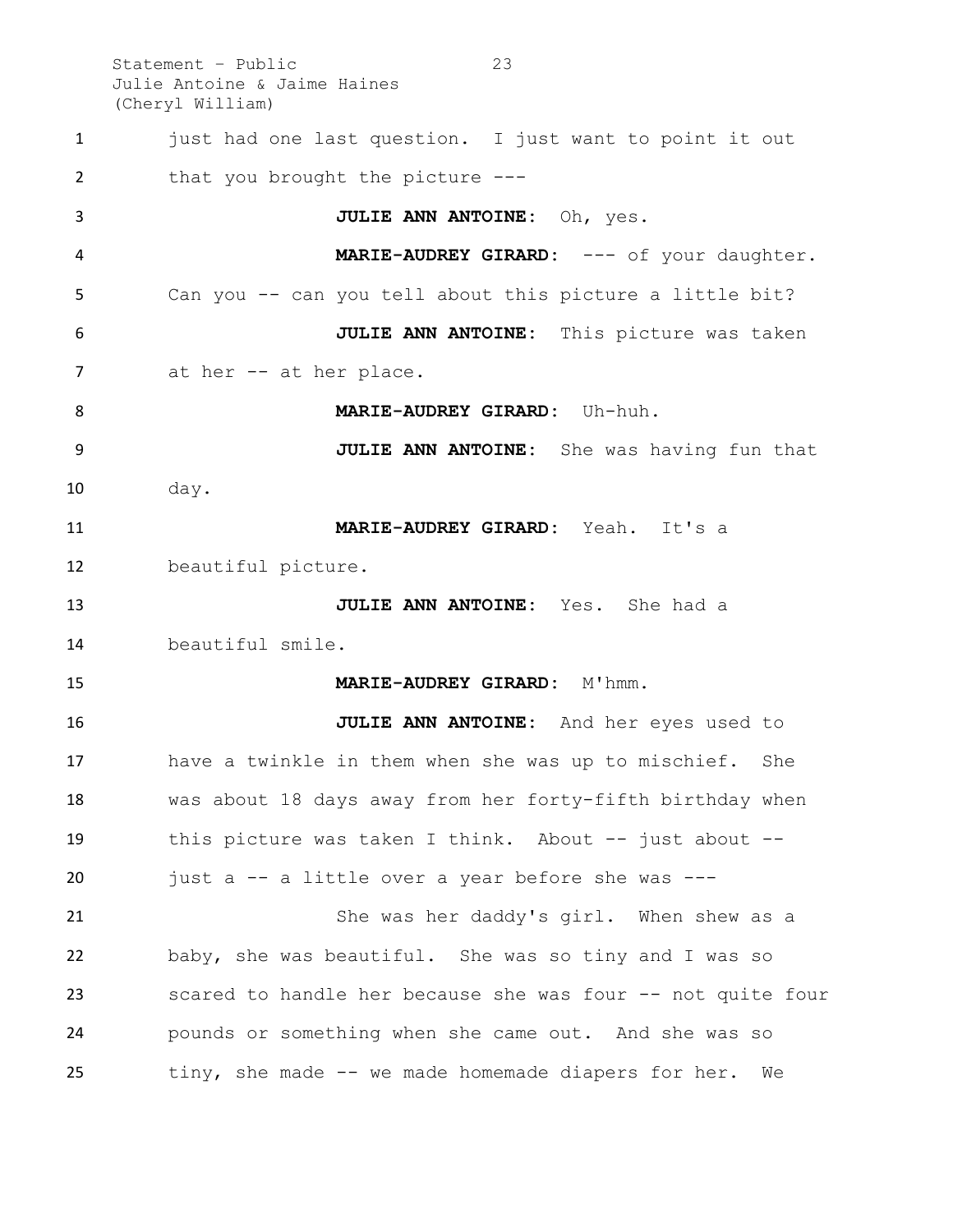Statement – Public 24 Julie Antoine & Jaime Haines (Cheryl William)

 made the clothes, doll clothes actually. Then my son Earl made up those t-shirts. And made -- that we were going to use them in the court but they wouldn't allow us to use it. They were going to throw us in jail if we -- if we wore it in court. They said it was -- affected -- Mr. Gordon's trial. But I wore mine in there but it was under my jacket. And the lawyer Tessovitch, he used to give me that look like he knew I had it on underneath. But there was nothing he could do about it. That really upset all my -- my sons and all of our family that was in court when we couldn't wear those t-shirts.

 But I -- I really don't want him -- when he -- when he's released from jail, I don't want him back around Kamloops. Just looking at him just totally upsets me. I can't -- to me, he's just nothing. He's just an animal with -- without a thought. Even animals can think but not him. How could someone sit in the middle of the floor and decide to burn something with other people in there? There's no thought there. There's no feeling. No feeling for anybody in unit but himself. He took off out of the building without trying to help other people. He said he would leave for help.

 Is there any other question you want --- **MARIE-AUDREY GIRARD:** No, I think for today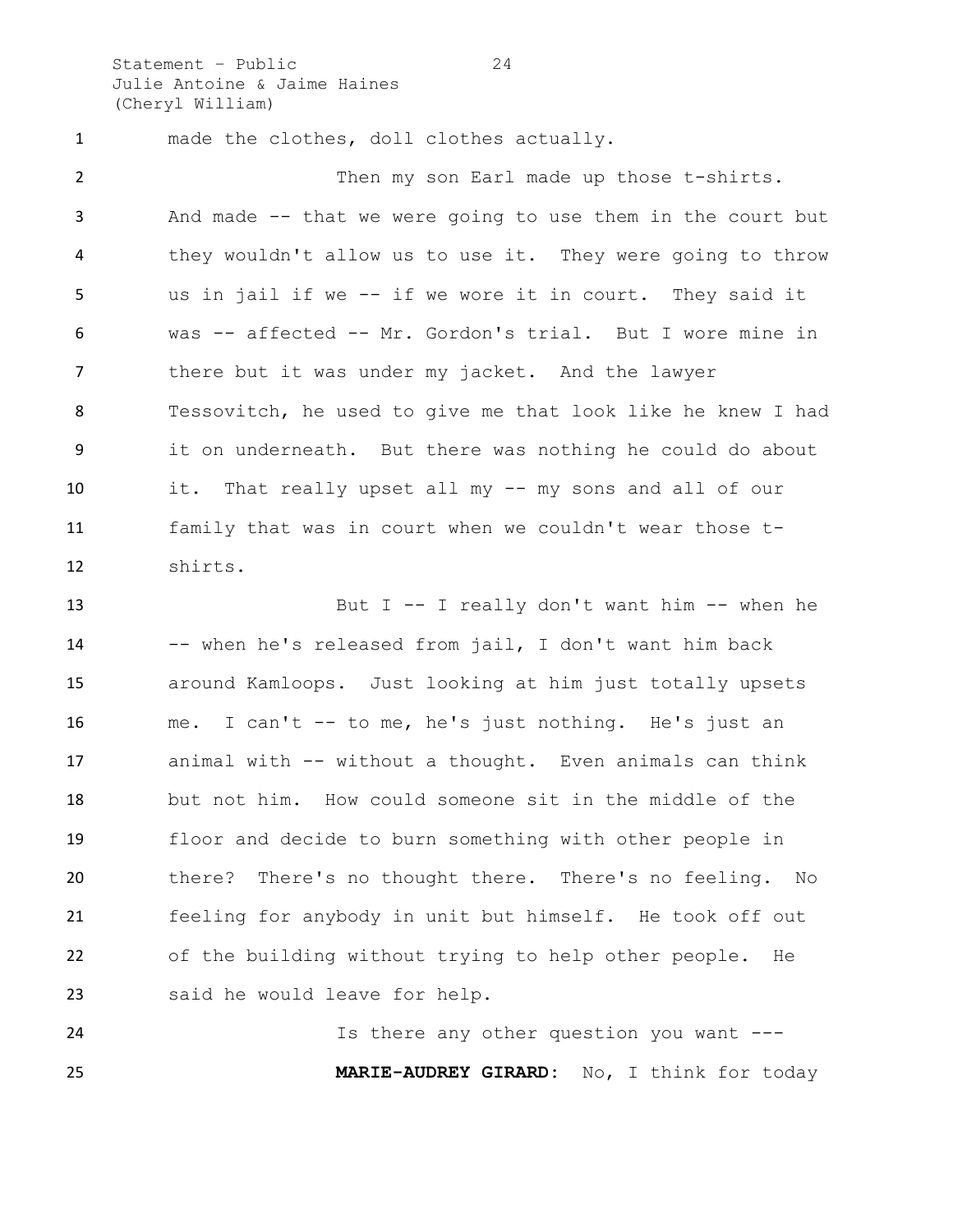Statement – Public 25 Julie Antoine & Jaime Haines (Cheryl William)

| $\mathbf{1}$ | I'm -- I'm -- like, all the questions I had for -- I've     |
|--------------|-------------------------------------------------------------|
| 2            | asked you. But I want to thank you for coming and sharing   |
| 3            | Cheryl's story and introduce $---$                          |
| 4            | JULIE ANN ANTOINE: Yeah.                                    |
| 5            | MARIE-AUDREY GIRARD: --- Cheryl to us.                      |
| 6            | JULIE ANN ANTOINE: Yeah.                                    |
| 7            | <b>MARIE-AUDREY GIRARD:</b> I think it was -- for           |
| 8            | us, it's really important to receive your story and your    |
| 9            | truth.                                                      |
| 10           | JULIE ANN ANTOINE: Yes.                                     |
| 11           | MARIE-AUDREY GIRARD: So thank you very much                 |
| 12           | for trusting in us enough to come $---$                     |
| 13           | JULIE ANN ANTOINE: Yeah.                                    |
| 14           | MARIE-AUDREY GIRARD: --- and to tell us                     |
| 15           | about it.                                                   |
| 16           | JULIE ANN ANTOINE: I just hope that, you                    |
| 17           | know, that what I say here today about the court system,    |
| 18           | and about time being served for good behaviour or for       |
| 19           | however long they're in there should never count in their   |
| 20           | sentencing. That's my -- my thought.                        |
| 21           | MARIE-AUDREY GIRARD: Yeah.                                  |
| 22           | JULIE ANN ANTOINE: One greatest wish it                     |
| 23           | won't happen again to anyone or anybody. It's a hard thing  |
| 24           | to go through to sit there and watch somebody get sentenced |
| 25           | for my daughter's life. And to me that's not justice.       |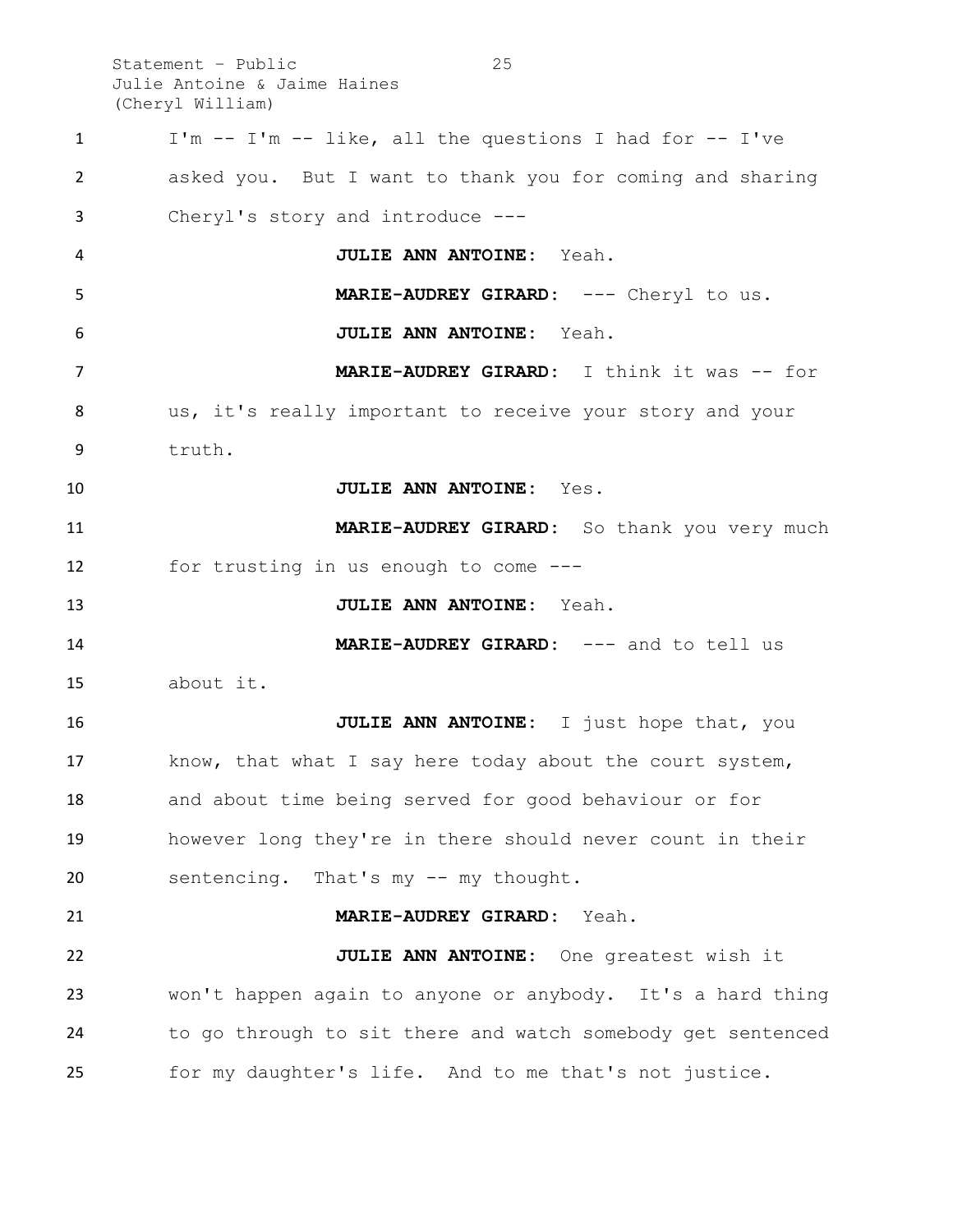Statement – Public 26 Julie Antoine & Jaime Haines (Cheryl William)

| $\mathbf{1}$   | MARIE-AUDREY GIRARD: Well, thank you very                  |
|----------------|------------------------------------------------------------|
| $\overline{2}$ | much. Before I turn on -- turn off the camera, is there    |
| 3              | anything -- anything else that you would like to add?      |
| 4              | JULIE ANN ANTOINE: I can't think of                        |
| 5              | anything. Do you?                                          |
| 6              | MARIE-AUDREY GIRARD: That's okay.                          |
| $\overline{7}$ | JAMIE HAINES: No, I can't think of anything                |
| 8              | either.                                                    |
| 9              | MARIE-AUDREY GIRARD: That's okay.                          |
| 10             | JAMIE HAINES: I think we've said all we                    |
| 11             | needed to say.                                             |
| 12             | MARIE-AUDREY GIRARD: Okay. That's good.                    |
| 13             | So then I'll be turning off the camera. The time right now |
| 14             | is 10:50 and we are turning off the camera and audio       |
| 15             | recorder.                                                  |
| 16             | --- Upon adjourning at 10:50 a.m.                          |